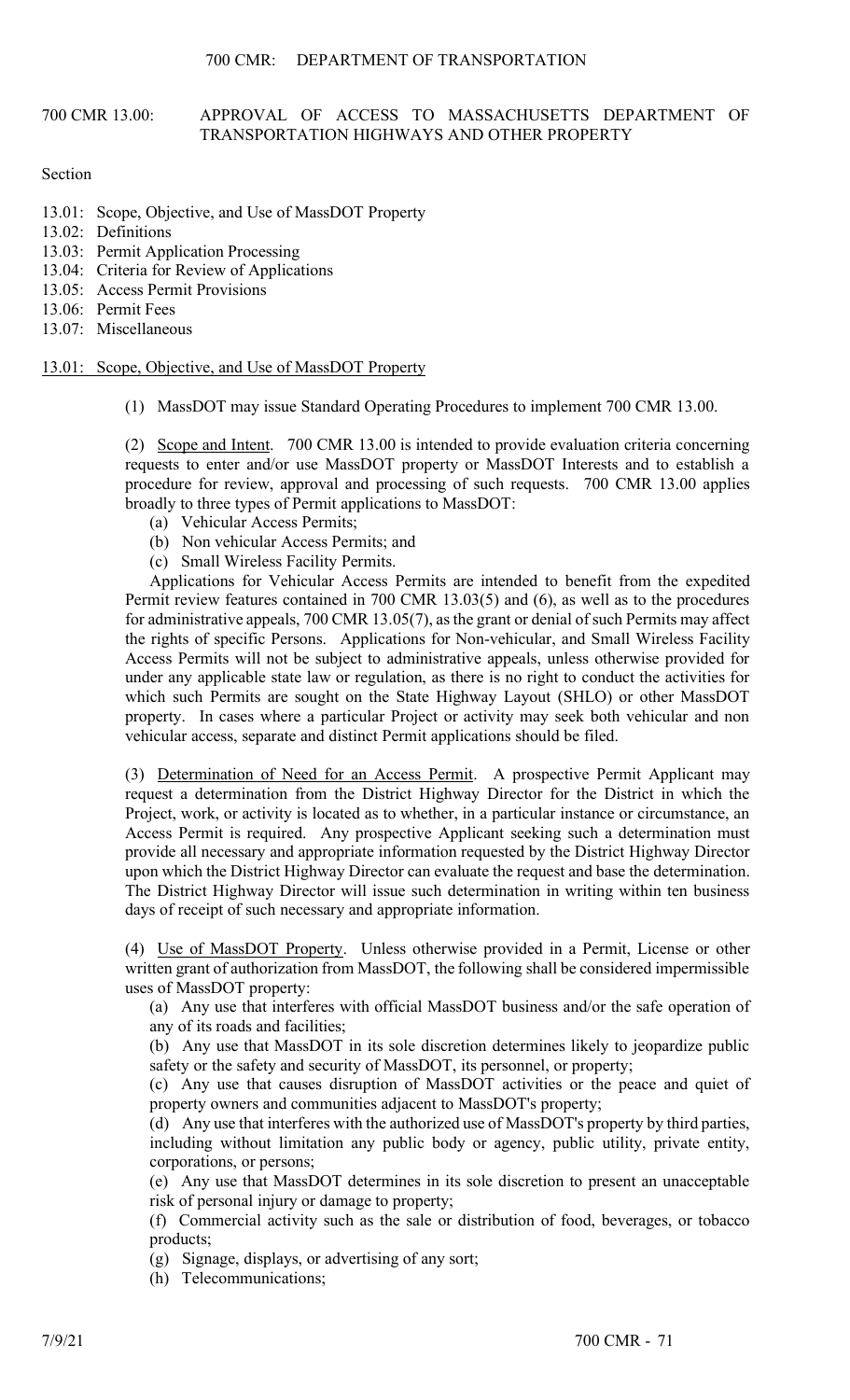(i) The construction or erection of any permanent or temporary structure;

(j) Parking or storage of any vehicle or other personal property, other than in areas expressly designated for such purposes.

(m) Open fires or barbeques.

(n) The use, generation, storage, release, or disposal of any hazardous materials as defined by applicable federal and Massachusetts law; and/or

(o) Any use that is contrary to MassDOT policies or other guidelines and procedures concerning the general use of properties or use of specific properties; or to the statutes, rules or regulations of the Commonwealth; or to any applicable local ordinances, bylaws, and regulations.

## 13.02: Definitions

Agent. An individual or entity acting on behalf of the applicant. While the permit is issued to the applicant, the agent represents the applicant's interests during the permit review, permit issuing, and post-issue process.

Agent Letter. A signed and notarized letter from the Applicant that is required to formally document that the Agent is authorized to act on behalf of the Applicant. The agent letter may represent multiple projects with the same Agent and must be renewed on an annual basis.

Americans with Disability Act (ADA). An act that prohibits discrimination and ensures equal opportunity for persons with disabilities in employment, State and local government services, public accommodations, commercial facilities, and transportation.

Annual Maintenance Permit. A Permit issued on an annual basis, typically to municipalities, utilities and emergency response entities, allowing access to their infrastructure and our Right of Way to respond to emergencies, and to perform inspections and maintenance. This type of permit excludes roadway openings and capital improvements.

Applicant. The person applying for a Permit, License, Lease, or other authorization to access MassDOT property.

Application. A written submission, including in electronic format, requesting authorization to access MassDOT property.

Average Daily Traffic (ADT). The total trip generation of a proposed facility calculated using the techniques of the most recent Institute of Transportation Engineers Trip Generation Manual and expressed as passenger car equivalents to account for truck traffic.

Best Management Practices (BMPs). Activities or structural improvements that help reduce the quantity and improve the quality of stormwater runoff. BMPs include treatment requirements, and operating procedures and practices to control site runoff, spillage, or leaks.

Category I – Vehicular Access Permits with Minor Impacts. Access Permits for Projects that require entry to the State Highway Layout, require little to no non-signalized modifications, and do not significantly alter the operating characteristics of traffic. These Projects ordinarily do not exceed the Massachusetts Environmental Policy Act (MEPA) transportation thresholds beyond the filing of an Environmental Notification Form (ENF), and they will be reviewed by the District Highway Director of the District within which the Project is located.

Category II – Vehicular Access Permits with Significant Impacts. Access Permits for Projects that require significant non signalized modification, including roadway improvements, that may alter the operating characteristics of traffic at a residential or commercial driveway at its intersection with the State Highway Layout; that require significant non-signalized modifications that may alter the operating characteristics of traffic at any other intersection or roadway under the jurisdiction of MassDOT or upon any roadway under the jurisdiction of MassDOT; that require installation of a new traffic signal at a residential or commercial driveway at its intersection with the State Highway Layout or at any other intersection under the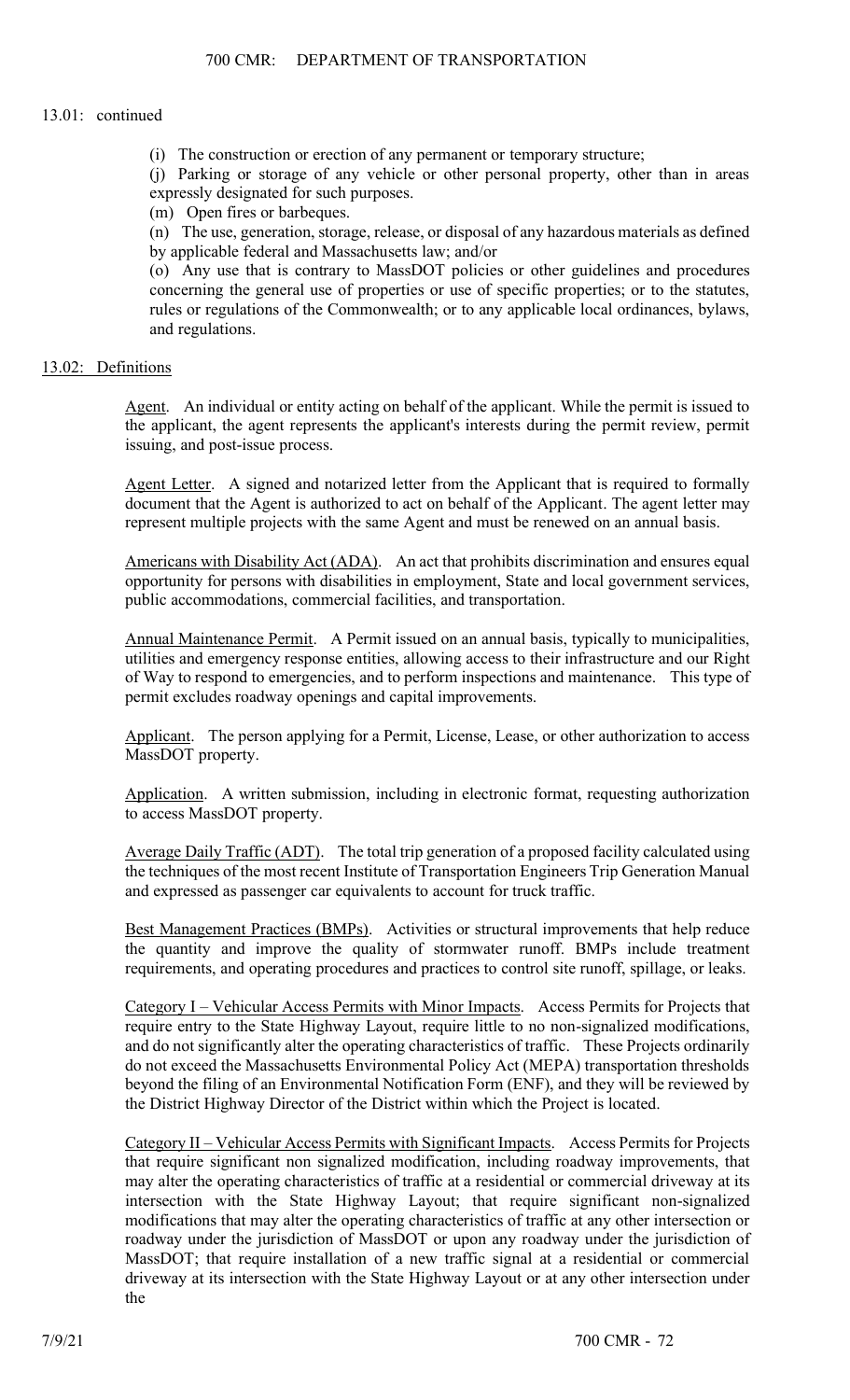jurisdiction of MassDOT or upon any roadway under the jurisdiction of MassDOT; or that require modification of structures, equipment, or hardware at an existing traffic signal at a residential or commercial driveway at its intersection with the State Highway Layout or at any other intersection under the jurisdiction of MassDOT or upon any roadway under the jurisdiction of MassDOT. These Projects ordinarily require MEPA review, and the proposed Project will be reviewed by the District Highway Director of the District within which the Project is located and other appropriate sections of MassDOT.

Category III – Complex Vehicular Access Permits. Access Permits for Projects that require a new or altered State Highway Layout; that require significant non-signalized and/or signalized modifications within the State Highway Layout over an extended distance or at a number of intersections that significantly alters the operating characteristics of traffic along a corridor; or that require the construction of a new, or modifications to an existing bridge. These Projects generally require MEPA review and may require Federal review. The proposed Projects will be reviewed by the District Highway Director of the District within which the Project is located, other appropriate sections of MassDOT, and the Federal Highway Administration (FHWA), if necessary.

Department or MassDOT. The Massachusetts Department of Transportation as established by M.G.L. c. 6C.

DHD. District Highway Director for MassDOT.

EEA. The Executive Office of Energy and Environmental Affairs.

Event (Non-vehicular). This Permit type authorizes the grantee to enter upon or use MassDOT property for a public or private event or gathering of not more than one day in duration. Additional periods of time may be allowed in connection with an Event for set-up and removal of any furnishings or equipment related to the event.

Filming and Photography (Non-vehicular). This Permit grants authorization to enter upon or use MassDOT property for the purposes of filming, videotaping or photographing for commercial purposes. An Access Permit is not required for filming, videotaping or photographing for personal and/or recreational purposes on the Rose Kennedy Greenway.

Grantee. The entity or person to whom the permit is issued.

Indirect Access (Vehicular). An Access Permit may be required when a property abuts and/or significantly impacts MassDOT-Highway roadways and infrastructure where access is not directly sought from a MassDOT-Highway roadway or facility.

License. Authorization to enter upon or use MassDOT property for sustained types of uses or occupancy. The issuance of a License in *lieu* of or in addition to issuance of a Permit is within the sole discretion of the MassDOT and will be based on the particular circumstances and information provided in the Permit application.

MassDOT Interests. Any interest, property, facilities, rights, duties or obligations of MassDOT, or the existing, contemplated or future use, operation, maintenance, repair, replacement, improvement, safety, layout or design of the State highway system, the Metropolitan Highway System, the Massachusetts Turnpike, or any federal highway, or any of their respective related components, facilities or systems, including any existing, contemplated or future easements, reservations, utilities, lighting, ventilation and life-safety systems, drainage facilities, tunnels, ramps, roadways or bridges.

MassDOT Property. Real property under the custody and control of MassDOT, regardless of whether such property is being used and laid out for highway purposes.

MEPA. The Massachusetts Environmental Policy Act (M.G.L. c. 30, §§ 61 through 62H) and implementing regulations (301 CMR 11.00: *MEPA Regulations*).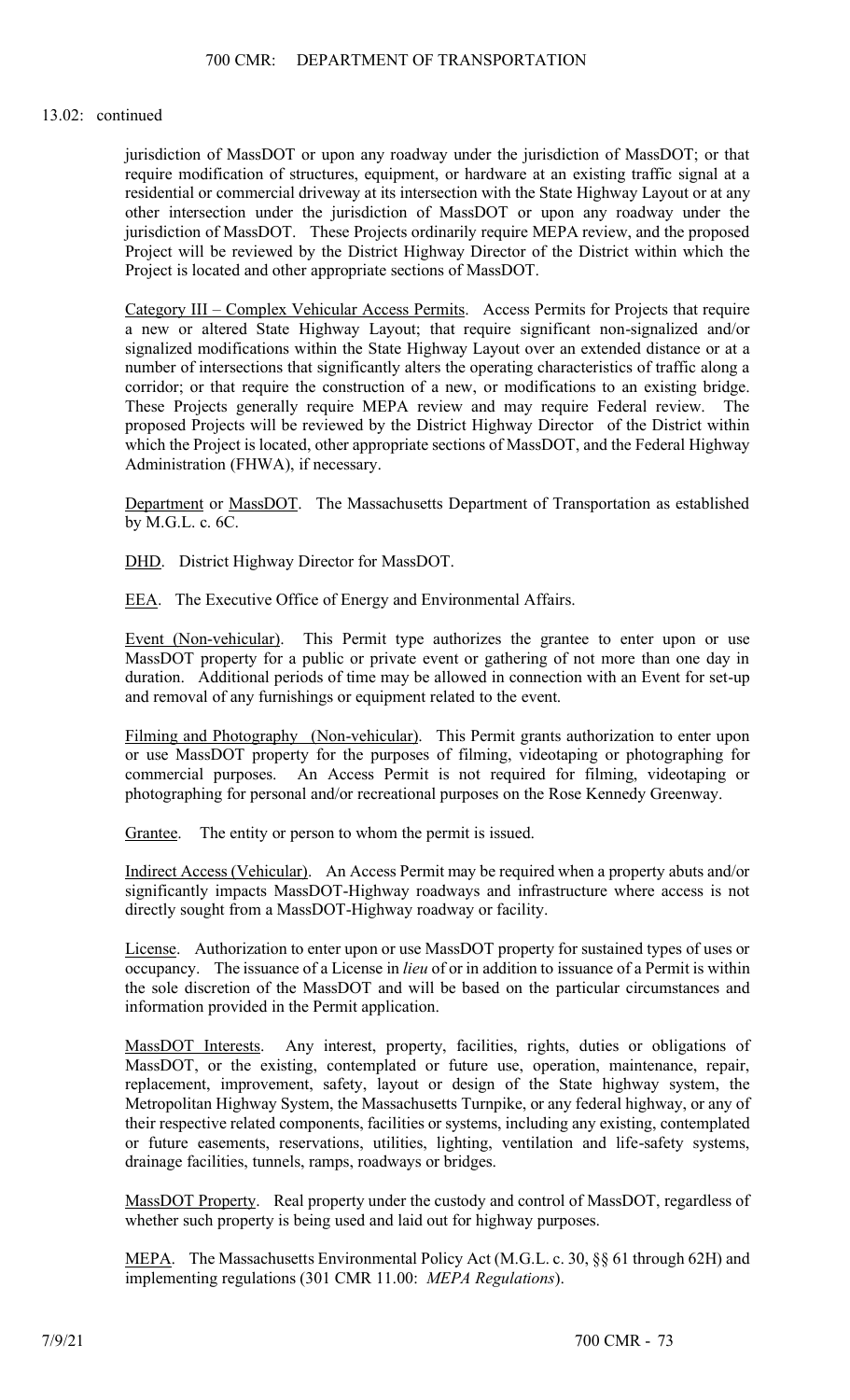MHC. The Massachusetts Historical Commission Act (M.G.L. c. 9, §§ 26 through 27C and implementing regulations (950 CMR 71.00: *Protection of Properties Included in the State Register of Historic Places*).

## Non-vehicular Access Permits include:

- (a) Access to the State Highway Layout, or other MassDOT property for Projects that do not involve physical modifications;
- (b) Connection to or discharge to any MassDOT drainage system (in cases where it can be shown that no practicable alternative exists);
- (c) Construction or repair of utilities within the State Highway Layout;
- (d) Tree cutting or landscaping within the State Highway Layout;
- (e) The use of explosives to remove material from within 250 feet of the State Highway Layout;

(f) Parking or storage of any vehicle or other personal property otherwise prohibited under 700 CMR 13.01;

- (g) Temporary and permanent sign installations;
- (h) Staging of equipment for MassDOT construction projects;
- (i) Events such as parades or road races;
- (j) Survey, borings, traffic counts, or other engineering services;
- (k) Temporary traffic control devices for work on, or impacting the State Highway; and
- (l) Various other types of work.

Office of Real Estate and Asset Development (OREAD). MassDOT office responsible for the management of MassDOT owned properties and layouts. Certain access permits may require separate land use agreements and/or leases issued by this office.

Owner. The Person owning the land from which access is being sought to the State Highway Layout, or the abutter in cases where a utility service connection is sought. In certain cases it may define the owner of the infrastructure located in the right of way on which or in which, access is sought, typically seen with utility poles or utility structures.

Permit. A Vehicular Access, Non-vehicular Access, or Small Wireless Facility Permit.

Person. Any individual, corporation, partnership, trust, association, or other business or non-profit organization; any agency, department, board, commission, or authority of the Commonwealth; and any Federal, municipal, or regional governmental or intergovernmental agency, department, board, commission, authority, or other entity.

Project. Any work or activity undertaken by a Person that requires or may seek vehicular and/or non-vehicular access.

Recreational Use (Non-vehicular). An access permit granting authorization to enter upon or use MassDOT property other than the Rose Kennedy Greenway for recreational, conservation, scientific, educational, environmental, ecological, research, religious, or charitable purposes as such uses are defined in M.G.L. c. 21, § 17C. In accordance with M.G.L. c. 21, § 17C, no charges or fees shall be imposed by MassDOT for such uses.

Right of Way (ROW). The area within the jurisdiction and control of MassDOT which:

(a) denotes land, property, MassDOT's Interest therein, usually in a strip of land acquired for or devoted to transportation purposes;

(b) MassDOT has designated as appropriate for utility easements; or

(c) is a public roadway, highway, street, sidewalk, or alley including, specifically, the area between the inner edges of any adjacent paved sidewalks paralleling said public roadway, highway, street, sidewalk, or alley or, where there is no paved sidewalk, the land paralleling said public roadway, highway, street, sidewalk, or alley in which, in MassDOT's reasonable determination, a Small Cell Facility or Small Cell Structure may be located without violating applicable health and safety codes, and applicable MassDOT polices.

Section 61 Findings. The findings issued by MassDOT pursuant to M.G.L. c. 30, § 61.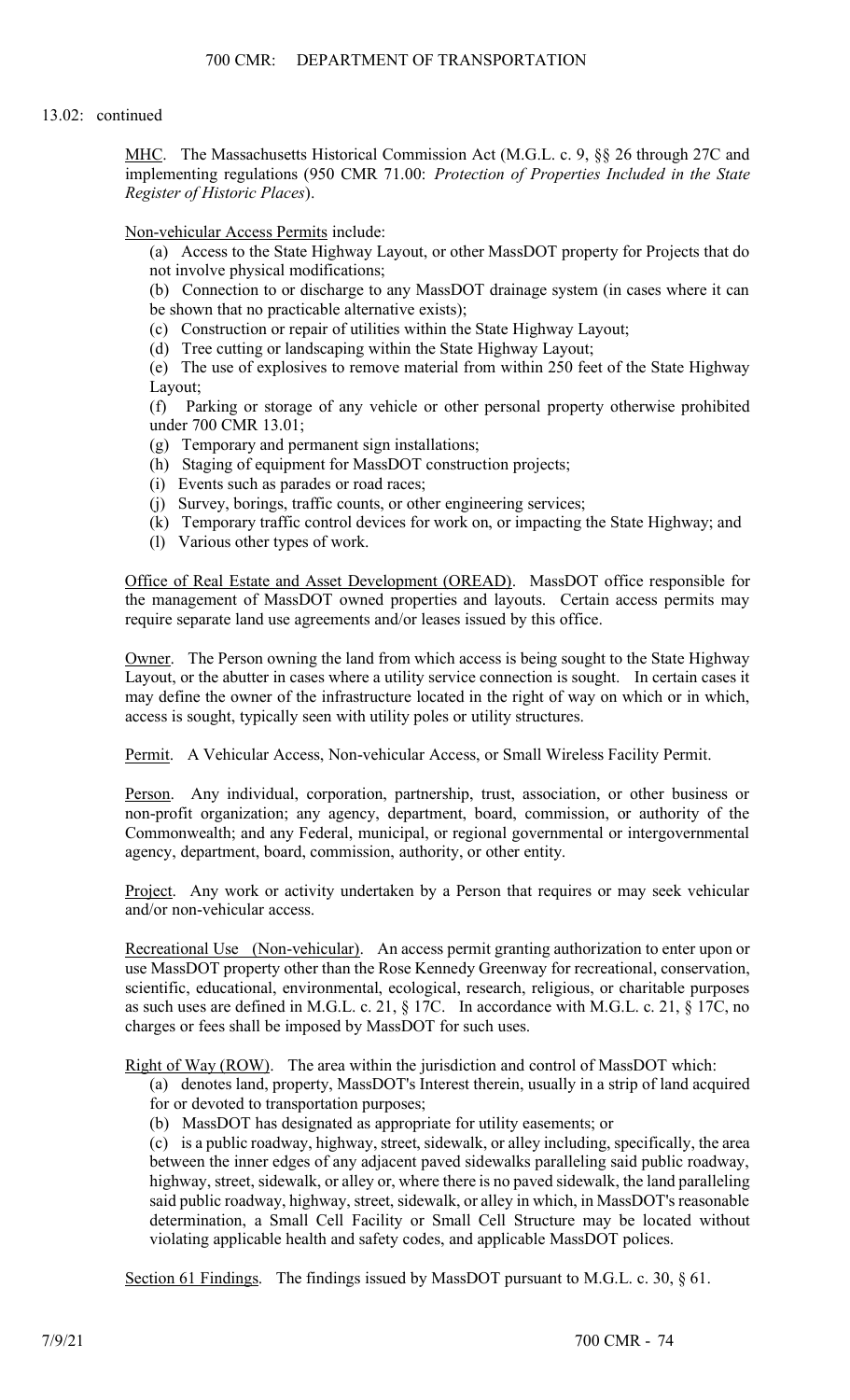Signature: Hand-written or Electronic Signature. Electronic or E-signature to mean an electronic sound, symbol, or process attached to or logically associated with a record and executed or adopted by a person with the intent to sign the record.

Small Wireless Facility. Facilities that meet the following conditions:

(a) The facilities:

1. are mounted on structures 50 feet or less in height (including the antenna);

2. are mounted on structures no more than 10% taller than other adjacent structures; or

3. do not extend existing structures on which they are located to a height of more than 50 feet or by more than 10%, whichever is greater;

(b) Each antenna associated with the deployment, excluding associated antenna equipment, is no more than three cubic feet in volume;

(c) All other wireless equipment associated with the structure, including the wireless equipment associated with the antenna and any preexisting associated equipment on the structure, is no more than 28 cubic feet in volume;

(d) The facilities do not require antenna structure registration under 47 CFR Part 17;

(e) The facilities are not located on Tribal lands, as defined under 36 CFR  $\S$  800.16(x); and

(f) The facilities do not result in human exposure to radio frequency radiation in excess of the applicable safety standards specified in 47 CFR 1.1307(b).

Small Wireless Permit. An access permit issued by MassDOT to install a Small Wireless Facility in the Right of Way.

State Highway Access Permit System (SHAPS). MassDOT's online access permit submission, review, and issue tool available to permit Applicants and their Agents.

State Highway Layout (SHLO). Commonwealth property under the custody and control of MassDOT being used and laid out for highway purposes; this does not include parcels under the custody and control of MassDOT which are not being used for highway purposes.

Structure. A pole, tower, building, bridge or other structure to which a Small Wireless Facility can be attached in compliance with the requirements contained herein and all other applicable health and safety codes and design and safety standards applicable to MassDOT Property

Substantial Increase in or Impact on Traffic. A Project that meets or exceeds any of the following thresholds:

(a) Generation of 2,000 or more new ADT on roadways providing access to a single location;

(b) Generation of 1,000 or more new ADT on roadways providing access to a single location and construction of 150 or more new parking spaces at a single location;

(c) Construction of 300 or more new parking spaces at a single location; or

(d) Creation of a change in the type, pattern, or timing of traffic that is determined by MassDOT to generate a significant impact on traffic flow and safety.

Utility Accommodation Policy (UAP). MassDOT highway policy governing the acceptable use(s) of the State Highway Layout for various utilities and the procedures required for obtaining permitted access.

Vehicular Access Permit. Vehicular Access Permits are required for:

(a) New residential or commercial driveways or streets intersecting the State Highway Layout;

(b) Existing residential or commercial driveways or streets that intersect the State Highway Layout that do not have a permit;

(c) Physical modifications to existing residential or commercial driveways or streets at their intersection with the State Highway Layout;

(d) Change in land use of an existing residential or commercial property with driveway onto State Highway Layout that results in a Substantial Increase in or Impact on Traffic over the current use; and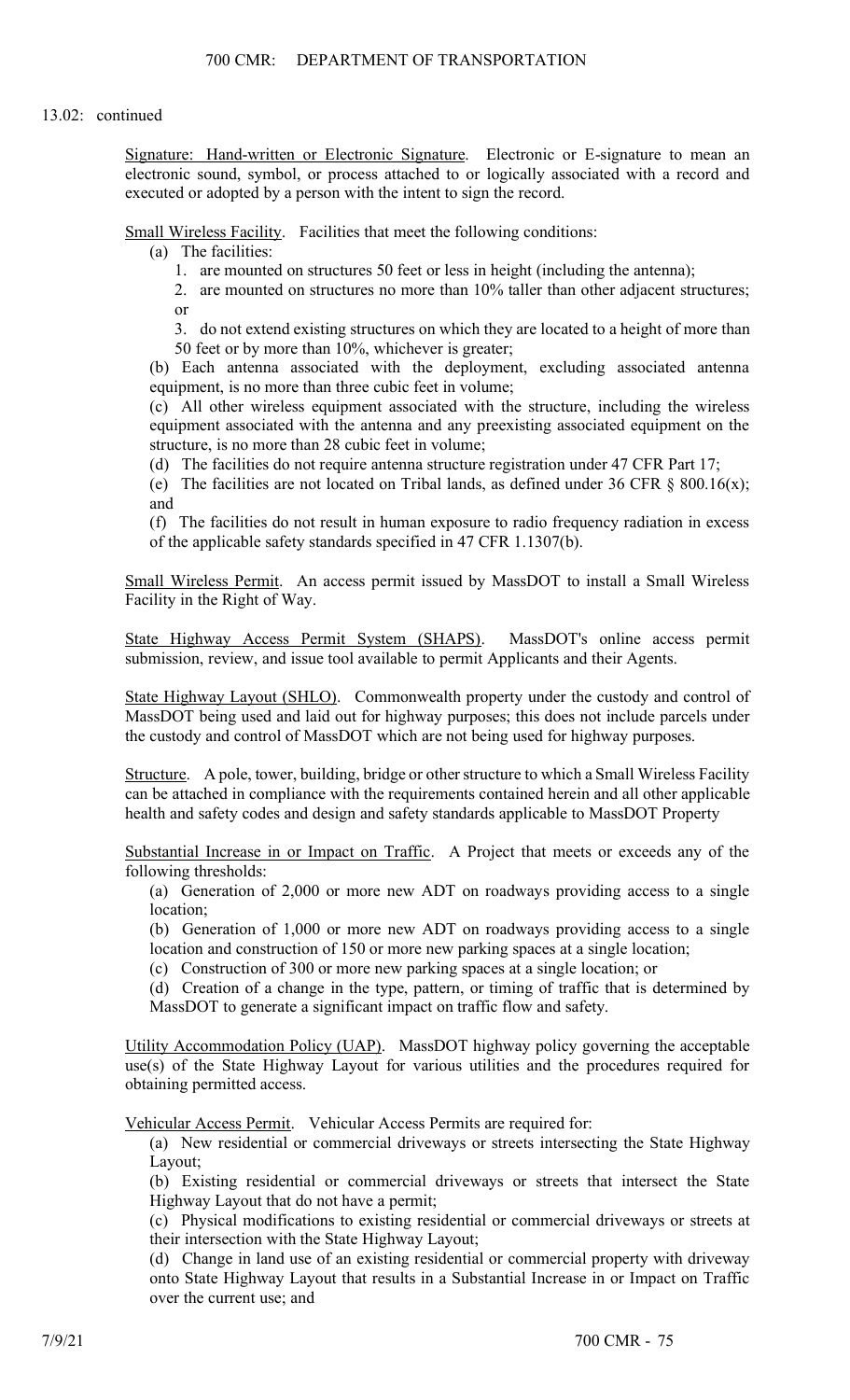(e) Construction of new, or change in use of existing, residential or commercial driveway from properties that abut the State Highway Layout to serve a building or facility, or expansion of a building or facility, that generates a Substantial Increase in or Impact on Traffic.

#### 13.03: Permit Application Processing

(1) Submission of Application. The District Highway Director within whose District boundaries access is sought shall be responsible for issuance of Permits. Applications are reviewed on a first come, first served basis. An Applicant or their agent shall request issuance of a Permit using the online SHAPS tool, or by submitting a standard form issued by MassDOT. The application shall include all support material required on the application form. The application form shall be filed with the District Highway Director within whose District boundaries access is sought.

(2) Completeness Review. Any materials submitted for MassDOT review as part of a Permit application will be date stamped by the District Permits Engineer upon his or her receipt. Upon receipt, the District Highway Director or his or her designee shall review the contents of the application to determine if any materials necessary to conduct a detailed review are missing. The District Highway Director or his or her designee shall notify the Applicant of any missing documentation within ten-business days from the stamped date or the application will be considered complete and the detailed review period shall begin. For purposes of calculating review time, day one shall be the first business day after receipt of an Application. When an Application is deemed incomplete, the ten-business day review period will start from zero upon resubmission of the required documents. The completeness review process shall be followed until the District Highway Director or his or her designee determines that the application contains all of the material necessary to conduct a detailed review.

(3) Completeness of Application. A Permit application shall be determined to be complete by the District Highway Director or his or her designee once the following items have been received and determined to be in a format acceptable to conduct a detailed review:

(a) A signed MassDOT Permit application, including those applications submitted though SHAPS with all information items appropriately completed;

(b) All supporting data as required during the application process

(c) Evidence of EEA certification of MEPA compliance, if necessary. This includes evidence of having been granted a waiver of or otherwise completed MEPA for a portion of the Project;

(d) A Section 61 Finding issued by MassDOT, for those Projects where an Environmental Impact Report (EIR) was required under MEPA relative to a MassDOT Access Permit, unless waived by MassDOT;

(e) Engineering plans in a format acceptable to the District Highway Director or his or her designee to conduct a detailed review where work within the State Highway Layout, or on MassDOT Property is required. No engineering plan shall be deemed acceptable unless the State Highway record baseline and sidelines are clearly shown and the proposed work is tied into the record baseline;

(f) A check or money order payable to the Massachusetts Department of Transportation, or other electronic payment method as it may be available, in the amount indicated on the permit application;

(g) A certificate of insurance evidencing the coverage indicated in the Permit application or as otherwise required by MassDOT in its sole discretion; and

(h) Any and all federal, state, and local approvals required by the District Permit Engineer to issue or proceed with the review of the permit application. These include, but are not limited to: Massachusetts Historical Commission review, local Board and Conservation Commission Approvals, OREAD agreements, local ADA coordinator review, Old Kings Highway Commission review, dig safe number, and submission of a trench rider.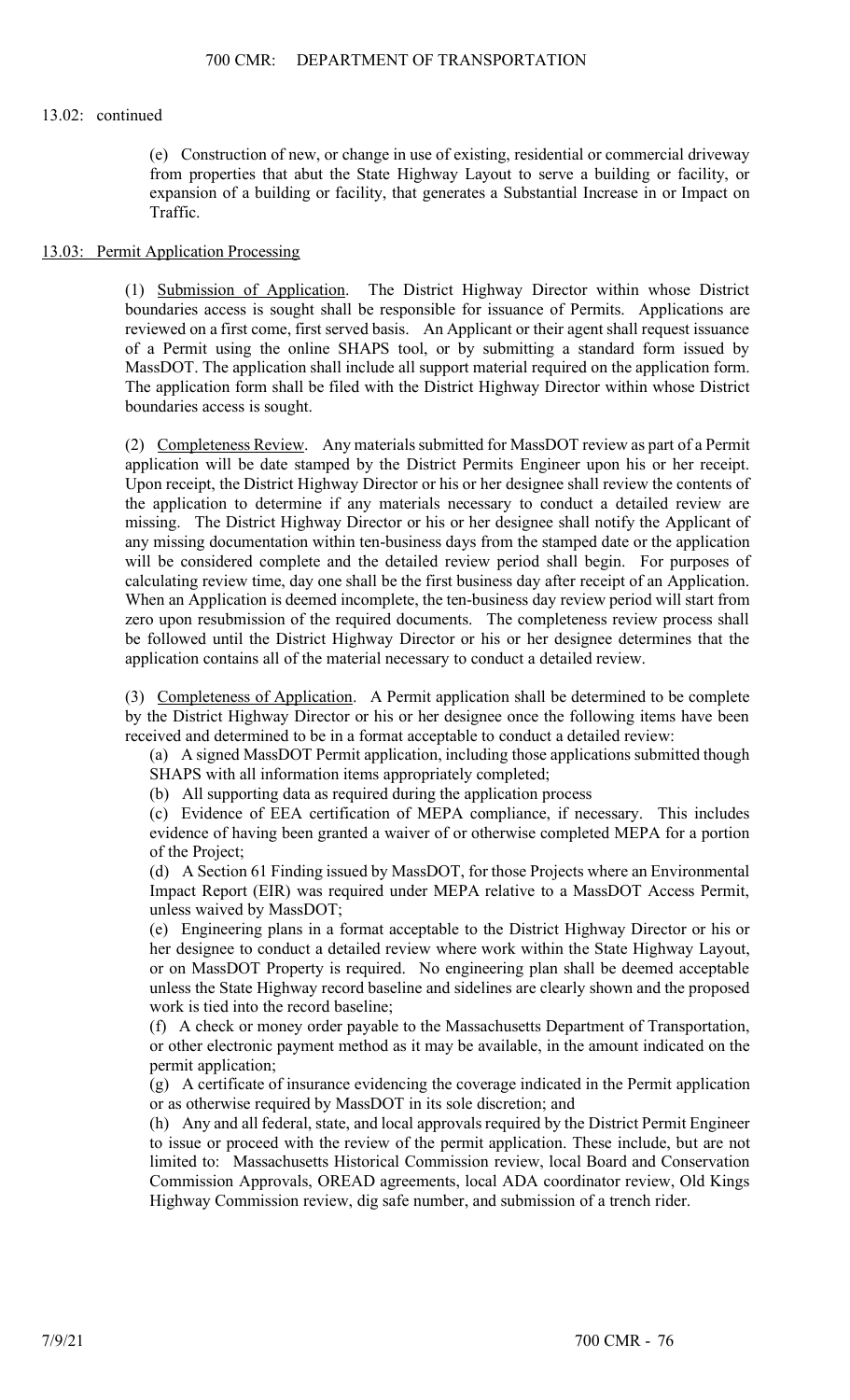(4) Required Signatures for Permit Applications. The Applicant must provide MassDOT with evidence certifying the consent to the application by the property Owner(s), as required by MassDOT on the Permit application form. If an agent is representing an Applicant, the application shall include a notarized agent letter from the Applicant outlining the specific duties and responsibilities of the agent. Where work is proposed on a public, private, or municipal utility, the respective utility department must provide a signature on the application as the Applicant(s).

(5) Time Limits for Detailed Application Review. The maximum review times for Vehicular and Non-vehicular Permit applications are as follows:

(a) Category I Permits. The detailed review of the first submission (ordinarily the 25% Design) shall be completed within 20 business days following a determination by the District Highway Director or his or her designee that the application is complete. The detailed review of the second submission (ordinarily the 75%/100% Design) shall be completed within 20 business days following receipt by the District Permits Engineer. The detailed review of the final submission (ordinarily final Plans, Specifications, and Estimates (PS&E)) shall be reviewed within ten business days following receipt by the District Permits Engineer. Once the PS&E submission is approved, the District Highway Director will issue the Permit authorizing the work to be performed in accordance with the procedures outlined in 700 CMR 13.03(6).

(b) Category II Permits. The detailed review of the first submission (ordinarily the 25% Design/Functional Design Report) shall be completed within 35 business days following a determination by the District Highway Director or his or her designee that the application is complete. The detailed review of the second submission (ordinarily the 75%/100% Design) shall be completed within 20 business days following receipt by the District Permits Engineer. The detailed review of the final submission (ordinarily final PS&E) shall be reviewed within 20 business days following receipt by the District Permits Engineer. Once the PS&E submission is approved, the District Highway Director will issue the Permit authorizing the work to be performed in accordance with the procedures outlined in 700 CMR 13.03(6).

(c) Category III Permits. Review submissions and associated review time frames will be negotiated by the Applicant and MassDOT. Negotiations shall commence within 15 business days of receipt of a written request by the Applicant to the Chief Engineer. If a mutual agreement is not reached within 40 working days following the commencement of the negotiation, non binding arbitration by an arbiter acceptable to both parties shall be used.

(d) Non-vehicular Access Permits. Non-vehicular Access Permits will be reviewed by the District Highway Director of the District within which the Project is located; provided, however, that the District Highway Director may refer any such application to the Chief Engineer for review and the Chief Engineer may remove any such application from the District for review. Such Permits shall be reviewed in accordance with 700 CMR 13.03(5)(b) and issued in conformance with MassDOT Standard Operating Procedures. Non-vehicular Access permits may not require 25%, 75/100%, and PS&E design submissions. The District Permit Engineer will determine the submission requirements and which design stages (if any) may be eliminated in the review/submission process based on the specific permit request.

If MassDOT fails to meet any of the time frames outlined in 700 CMR 13.03(5), the Applicant may notify the District Highway Director in cases involving a Category I Permit and the Chief Engineer in cases involving Category II or III Permits in writing that a review deadline has expired. In such cases, the District Highway Director or the Chief Engineer shall ensure that the applicable review is completed no later than five business days from receipt of such notification. Once the PS&E submission is approved, the District Highway Director will issue the Permit authorizing the work to be performed in accordance with the procedures outlined in 700 CMR 13.03(6).

(e) When the District Highway Director determines after a detailed review of a 25%, 75&/100% or PS&E design submission that a resubmission is required, the review process timelines outlined in 700 CMR 13.03(5) will restart at zero upon resubmission of the requested design documents.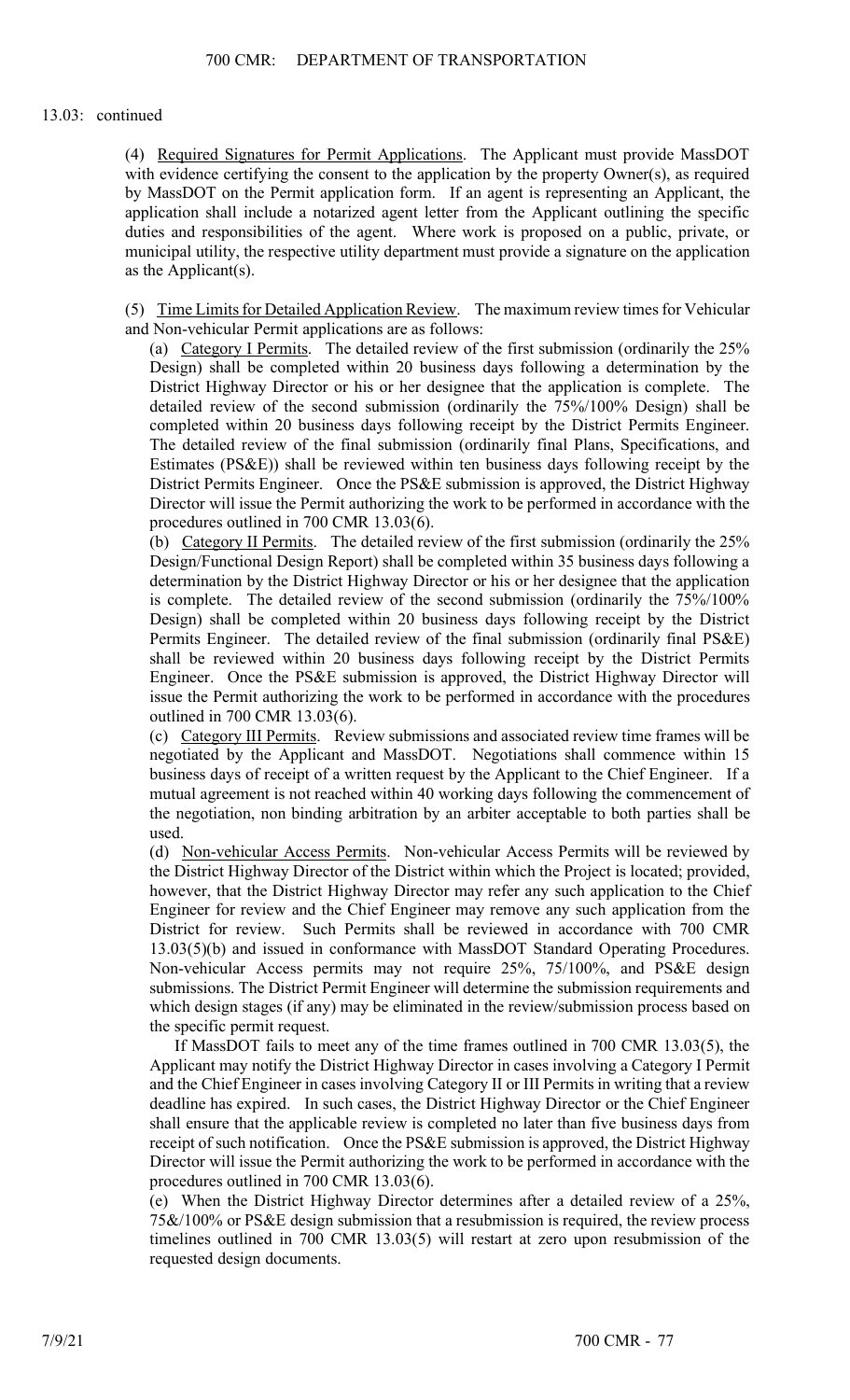(6) Ten-day Permit Issuance Deadline. Once the PS&E submission is approved, the District Highway Director shall issue the associated Vehicular or Non-vehicular Permit within ten business days. The dated Permit with the District Highway Director's hand written or electronic signature will constitute issuance of the permit. If the District Highway Director has not issued the Permit within ten business days, the Applicant may notify the Chief Engineer in writing or through MassDOT's electronic online permitting system. In such cases, the Chief Engineer shall ensure that the Permit is issued within two business days of receipt of the Applicant's notice and receipt of the following, if not already in the Permit file:

(a) For Projects with a clear "area of potential impact" (as defined in 950 CMR 71.00: *Protection of Properties Included in the State Register of Historic Places*) to properties listed in the *State Register of Historic Places*, either:

1. A letter from the MHC indicating compliance with M.G.L. c. 9, §§ 26 through 27C; or

2. Certification from the Applicant that the MHC failed to determine adverse effect within 30 days of its receipt of an MHC Project Notification Form and/or an Environmental Notification Form (ENF);

(b) Evidence of approvals or decisions, if necessary, from the Conservation Commission in the community in which the Project is proposed; and

(c) A Section 61 Finding issued by MassDOT, for those Projects where an Environmental Impact Report (EIR) was required under MEPA relative to a MassDOT Access Permit, if previously waived by MassDOT as part of the application process.

(7) Small Wireless Facility Permit. In addition to the requirements for permitting contained in 700 CMR 13.00, MassDOT may issue a License and Small Wireless Facility Permit in accordance with the following procedures:

(a) Time for Processing Applications.

1. MassDOT will review applications proposing to install Small Wireless Facilities only on an existing Structure within a MassDOT Right of Way within 60 days, except as follows:

a. If, within ten business days from the date of receipt of an application, MassDOT determines that the application is incomplete and notifies the applicant of such deficiencies, the review period resets once the License Applicant submits the supplemental information requested by MassDOT.

b. If, greater than ten business days after MassDOT receives an application, MassDOT determines that the application is incomplete and notifies the applicant of such deficiencies, the review period is tolled and begins to run again once the License Applicant submits the supplemental information requested by MassDOT.

2. MassDOT will review applications proposing to install a new Small Cell Wireless Structure within a MassDOT Right of Way within 90 days, except as follows:

a. If, within ten business days from the date of receipt of an application, MassDOT determines that the application is incomplete and notifies the applicant of such deficiencies, the review period resets once the Applicant submits the supplemental information requested by MassDOT.

b. If, greater than ten business days after MassDOT receives an application, MassDOT determines that the application is incomplete and notifies the applicant of such deficiencies, the review period is tolled and begins to run again once the Applicant submits the supplemental information requested by MassDOT.

3. MassDOT will review applications proposing to install a Small Cell Wireless Facilities on a MassDOT owned structure within a MassDOT Right of Way within 90 days, except as follows:

a. If, within ten business days from the date of receipt of an application, MassDOT determines that the application is incomplete and notifies the applicant of such deficiencies, the review period resets once the Applicant submits the supplemental information requested by MassDOT.

b. If, greater than ten business days after MassDOT receives an application, MassDOT determines that the application is incomplete and notifies the applicant of such deficiencies, the review period is tolled and begins to run again once the Applicant submits the supplemental information requested by MassDOT.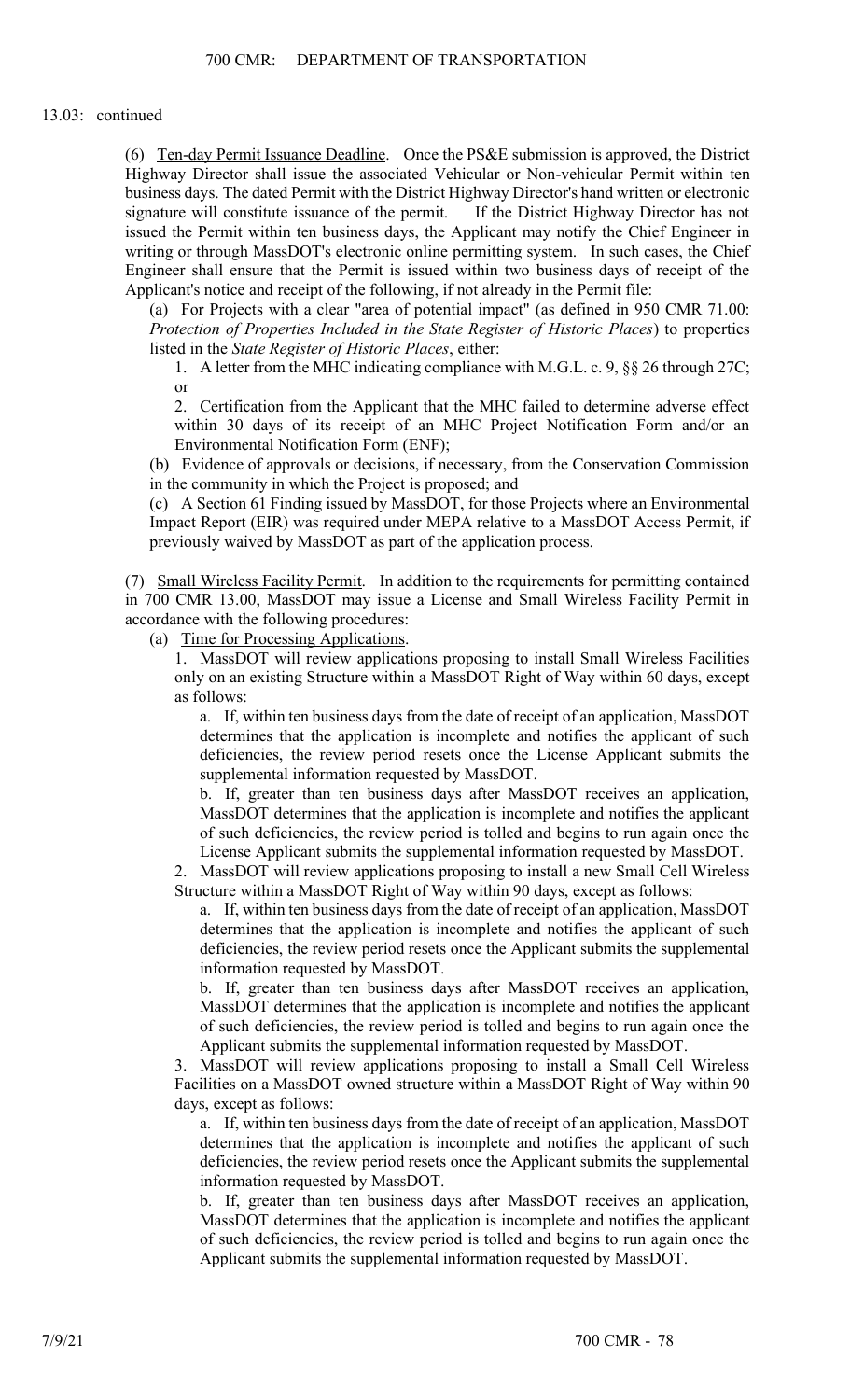(b) A single application may seek authorization for multiple installments of Small Wireless Facilities and/or Structures only if all of the locations of such installations will be located on the same Right of Way, in the same Highway District, and includes the same model of Small Wireless Facility.

(c) Failure to complete the construction of a Small Wireless Facility within 12 months from issuance shall automatically result in forfeiture of the Small Wireless Facility Permit and License.

(9) Recording of Permits. MassDOT will issue the Permit to the Applicant named on the Permit application submitted to and reviewed by MassDOT. Unless otherwise noted, after expiration of all appeal rights, the Applicant shall be required to record any new Vehicular Access Permit and any Non-vehicular Access Permit involving a direct, or indirect, drainage tie in at the appropriate registry of deeds. Any Permit issued by MassDOT that requires recording shall not be effective until recorded at the appropriate registry of deeds and a notice of recording is submitted to the District Highway Director.

(10) Coordination with MEPA Review. For Projects requiring MEPA review, MassDOT will comment to the Secretary of EEA and communicate with Project proponents during the MEPA process in order to identify the Project-related highway impacts and appropriate mitigation as early as possible. Resolution of traffic mitigation requirements through the MEPA process will minimize reconsideration of mitigation during the MassDOT Section 61 and Access Permit process. In order to minimize damage to the environment caused by transportation related air pollution, including greenhouse gas emissions, MassDOT shall, in cooperation with the Secretary of EEA, review and comment on measures identified in the MEPA process to avoid, minimize, or mitigate such transportation related air pollution, and shall include as conditions in its Section 61 Finding measures to avoid, minimize, or mitigate such transportation related air pollution. Early identification of mitigation will assist Project proponents in planning and managing Project costs. MassDOT coordination with MEPA review will reduce the total time required to obtain Project approvals.

If the proponent has not already done so, MassDOT, as a permitting State Agency, has the authority and obligation to require proponents to submit their projects for a MEPA review or an advisory opinion when plan submissions indicate that MEPA review thresholds are being approached or exceeded. MassDOT may require additional traffic studies and updated site plans to confirm that MEPA review thresholds have not been exceeded. Any requests for an advisory opinion submitted to MEPA should be copied to the appropriate MassDOT and the MassDOT Public/Private Development Unit. Should a MEPA filing and review be required, MassDOT will not issue an access permit until the MEPA certificate has been issued. It is expected that any such requests to the proponent, from MassDOT, would be identified in either the Completeness Review or the 25% Design Review stages.

(11) Denial of a Permit Application. The District Highway Director may place restrictions in, or deny, the issuance of a Permit if any of the following exists: the Applicant fails to meet any of the requirement of the Permits; the Applicant fails to pay any costs or fees due pursuant to 700 CMR 13.00; the Applicant has outstanding payments due MassDOT, or its agents, on other Access Permits; the proposed entry does not provide sufficient highway improvements or its use has the potential to create a condition that will interfere with MassDOT maintenance, construction or operations; the construction and use of the proposed access would create a condition within the State Highway Layout or Right of Way that is unsafe that will interfere with the free flow of traffic or create an obstruction that endangers the public safety and welfare; the proposed access interferes with existing rights of third parties; the proposed access may block or limit sight lines on MassDOT roadways and Rights of Way; the proposed access violates MassDOT policies, procedures, directives, rules and regulations; the Applicant has a history of failing to meet permit conditions and quickly resolving safety and traffic-related issues; and/or the proposed entry or use, in MassDOT's sole discretion, constitutes an impermissible use of MassDOT Property. In the case of a Drainage Tie in application, MassDOT may deny a Permit where its use has the potential to adversely affect the integrity and/or capacity of the drainage system, or cause unacceptable contaminant loading, or where a practicable drainage alternative exists. Under M.G.L. c. 81, § 21, the Board or Department in a municipality with authority over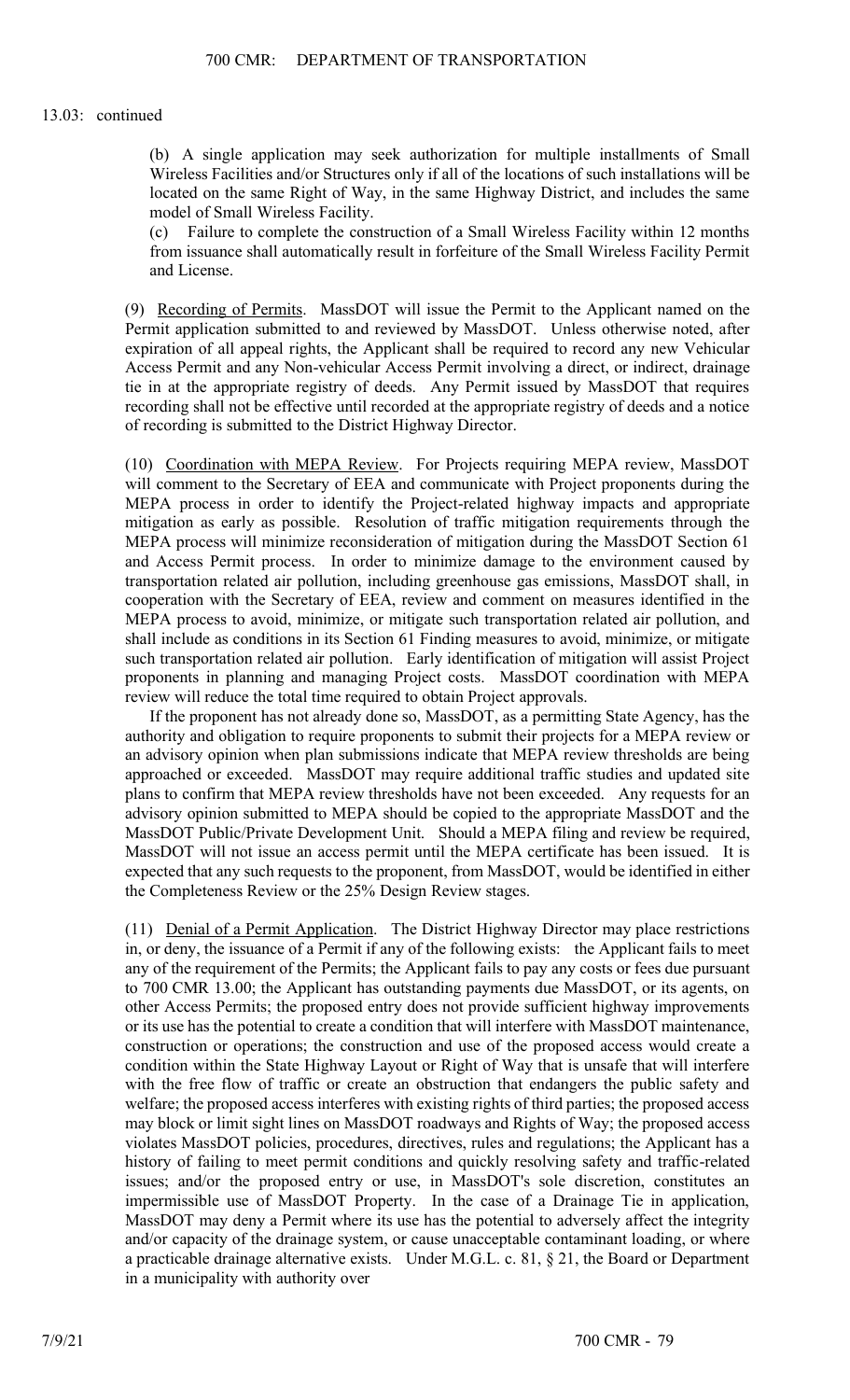public roadways may notify MassDOT by registered mail of its objection to a proposed new or modified residential or commercial driveway intersecting the State Highway Layout. If MassDOT agrees with the objection, which must be based on traffic safety concerns, MassDOT shall not grant the Permit.

(12) Access Permit Sign-off. Once work is completed, the Grantee is responsible for notifying MassDOT to arrange a final inspection for sign-off on their permit. The official sign-off on the Permit will be issued once the work performed is verified to be in compliance with the Permit conditions and to the satisfaction of the Department. If upon inspection the work is not considered complete the Grantee will be provided a punch list outlining deficiencies for their correction. Re-inspection will take place upon subsequent grantee notification to the Department. Failure to address deficiencies after the first re-inspection may result in the Department seeking reimbursement for labor and equipment required for future inspection services. Grantees are responsible for future roadway failures resulting from their work until such time that MassDOT resurfaces the road or another grantee performs work in the same location.

#### 13.04: Criteria for Review of Applications

(1) Review of Engineering Plans. The District Highway Director shall require that engineering plans and specifications provide for safe and efficient access, which protects the operational integrity of the MassDOT roadway or property. Plan review and approval shall be based on the standards in the most recent Manual on Uniform Traffic Control Devices (MUTCD), including the most recent Massachusetts Amendments, MassDOT's Project Development and Design Guide or its successor, MassDOT's Standard Specifications for Highways and Bridges, and any then current technical policies or engineering directives, or other manuals and design guides issued by MassDOT. For Drainage Tie-in applications, all plans and documents shall follow MassDOT's Drainage Tie-in Standard Operating Procedures, as may be amended from time to time.

(2) Permit Conditions. The District Highway Director shall condition a Permit to facilitate safe and efficient traffic operations, to mitigate traffic impacts, to address aesthetic considerations, and to avoid or minimize environmental damage during the construction period and throughout the term of the Permit. Such conditions may include, but not be limited to:

(a) Necessary limitations on turning movements;

(b) Necessary measures to ensure the safety of pedestrians, motorists, and those engaged in the Project, work or activity contemplated under the Permit;

(c) Restrictions on or requirements for the number and configuration of access points to serve the land parcel;

(d) Vehicle trip reduction techniques to be implemented for the development;

(e) Necessary and reasonable efforts to maintain existing levels of service;

(f) Design and construction of necessary highway improvements by the Permittee;

(g) Prescribed restoration measures to ensure the roadway, pavement markings, shoulder, traffic control devices, signs, guardrail, and all impacted highway devices and appurtenances are returned to a condition better or equal to the condition prior to commencement of the permitted work.

(h) Reimbursement by the Permittee of costs of MassDOT inspection of highway improvement work;

(i) The requirements of the Section 61 Finding of MassDOT, including the implementation of Transportation Demand Management measures and Transportation Monitoring Program, where applicable; and

(j) The requirements of the UAP, where applicable.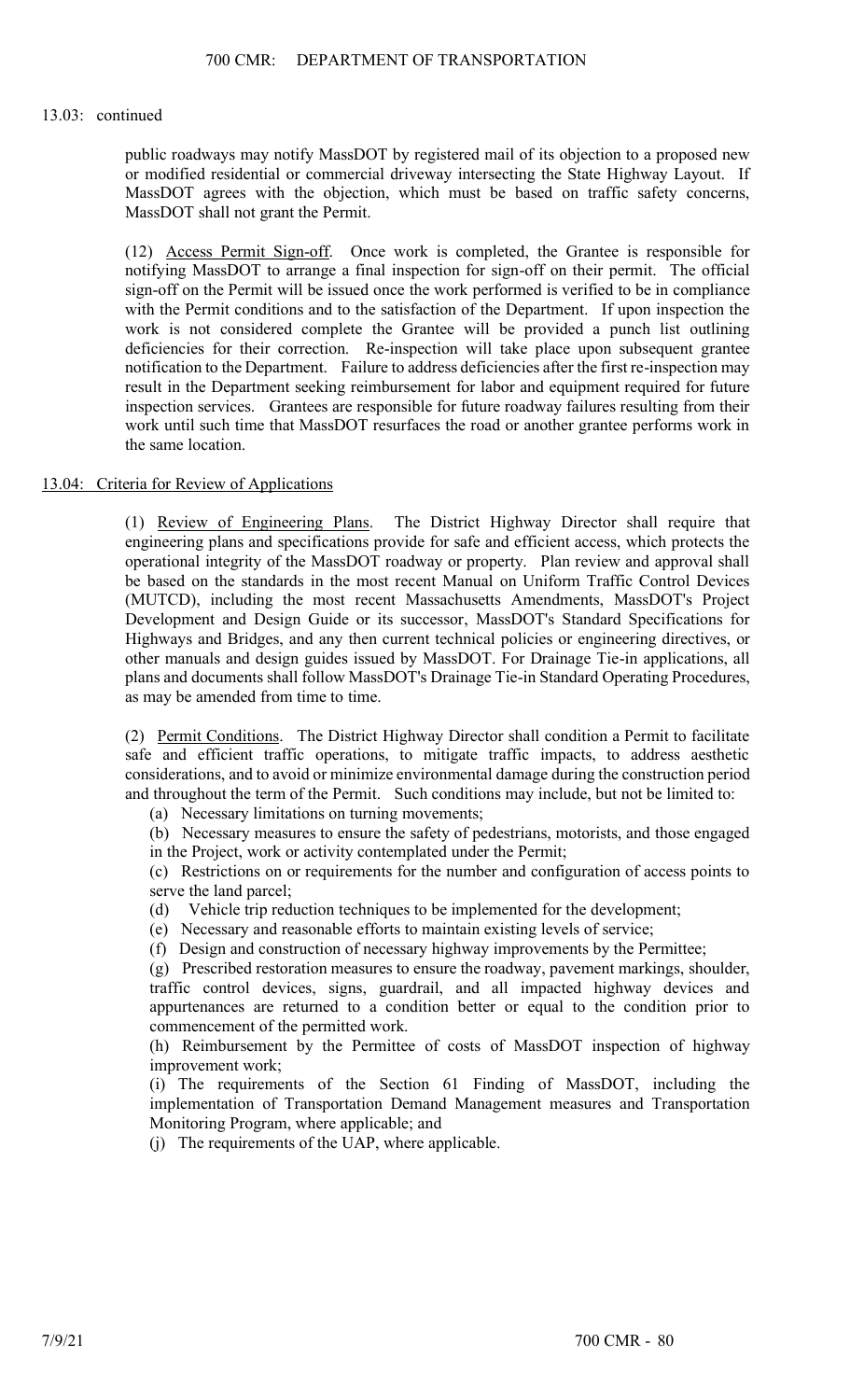(3) Design Exceptions. MassDOT recognizes certain design criteria that, if not met, require formal approval of design exceptions. These criteria are listed in the Massachusetts Department of Transportation Project Development and Design Guide and in MassDOT Engineering Directive E-14-006, as may be amended from time to time. Sufficient documentation of design exceptions is required to demonstrate that sound engineering judgment was used to design the improvements. Documentation shall be prepared in accordance with the MassDOT Project Development and Design Guide and the most current guidance available by MassDOT, and shall be signed by a Professional Engineer registered in the Commonwealth of Massachusetts. All design exceptions must be approved by the Chief Engineer. In addition, any proposed work that does not meet the pedestrian and bicycle accommodation requirements of the MassDOT Healthy Transportation Policy Directive, as detailed in MassDOT Engineering Directive E-14-006, must be approved by the Secretary of Transportation. If a design exception is sought as part of a Permit, an additional 20 business days beyond the time allowed in 700 CMR 13.03(5) shall be provided for review of the submission.

In addition to exceptions from design criteria, any exceptions to full compliance with 521 CMR: *Architectural Access Board*, must also be identified in the Access Permit. The Applicant is responsible for obtaining all necessary variances and approval of design plans and constructed elements from the local access board. MassDOT shall not issue any Permit that is not in compliance with 521 CMR and the MassDOT Healthy Transportation Policy Directive, where applicable.

(4) Review of Related Projects. Permit applications shall be reviewed in the context of the section(s) of state highway that is (are) affected by traffic to be generated by a Project for which a Permit is sought. Whenever practical, the District Highway Director shall coordinate review and issuance of Permits for multiple Projects in proximity to each other in order to facilitate safe and efficient traffic operations and to avoid or minimize adverse environmental impacts. In cases where a proposed access is to be shared by multiple development sites, the Applicant(s) shall provide evidence of the rights of access between the parties involved prior to the issuance of the Access Permit. In these cases, an Access Permit shall be issued for each development site under separate ownership.

(5) Section 61 Finding. For all Projects that receive EEA certification of a Final EIR, which was scoped for a MassDOT Access Permit, MassDOT will issue a Section 61 Finding at the Applicant's request within 25 business days for Category II Projects or 40 business days for Category III Projects. The Section 61 Finding shall indicate that MassDOT has completed its review of the Project in the context of MEPA and that the proposed land use is approved by MassDOT subject to the conditions outlined in the Finding. Phased Section 61 Findings may be required under an approved phase-waiver certification issued by the Secretary of EEA. The Finding shall be incorporated by reference into any Permit to be issued by MassDOT for the Project. The requirement to issue a Section 61 Finding and a Permit does not preclude the issuance of a Temporary Access Permit under 700 CMR 13.05(2). The Section 61 Finding will specify the driveway access and off-site mitigation measures necessary for initial occupancy of the Project. Additional mitigation measures, if any, and the construction timing of these additional measures may also be specified in the Section 61 Finding. Plan review of the measures not required for initial occupancy shall not delay the issuance of the Permit for the Project for this initial occupancy.

(6) Other Design Features and Considerations. In accordance with 700 CMR 13.04(4), MassDOT may require the Applicant to include design and development features that are in keeping with GreenDOT goals and Climate Change Mitigation and Resiliency Measures; where deemed suitable/practicable given the context of the project and surrounding development and roadway features. Examples include, but are not limited to, a compliment of electric vehicle charging stations, bike racks, sidewalks and multiuse paths, bus shelter(s), employee transit service, and design features to reduce impact of climate change.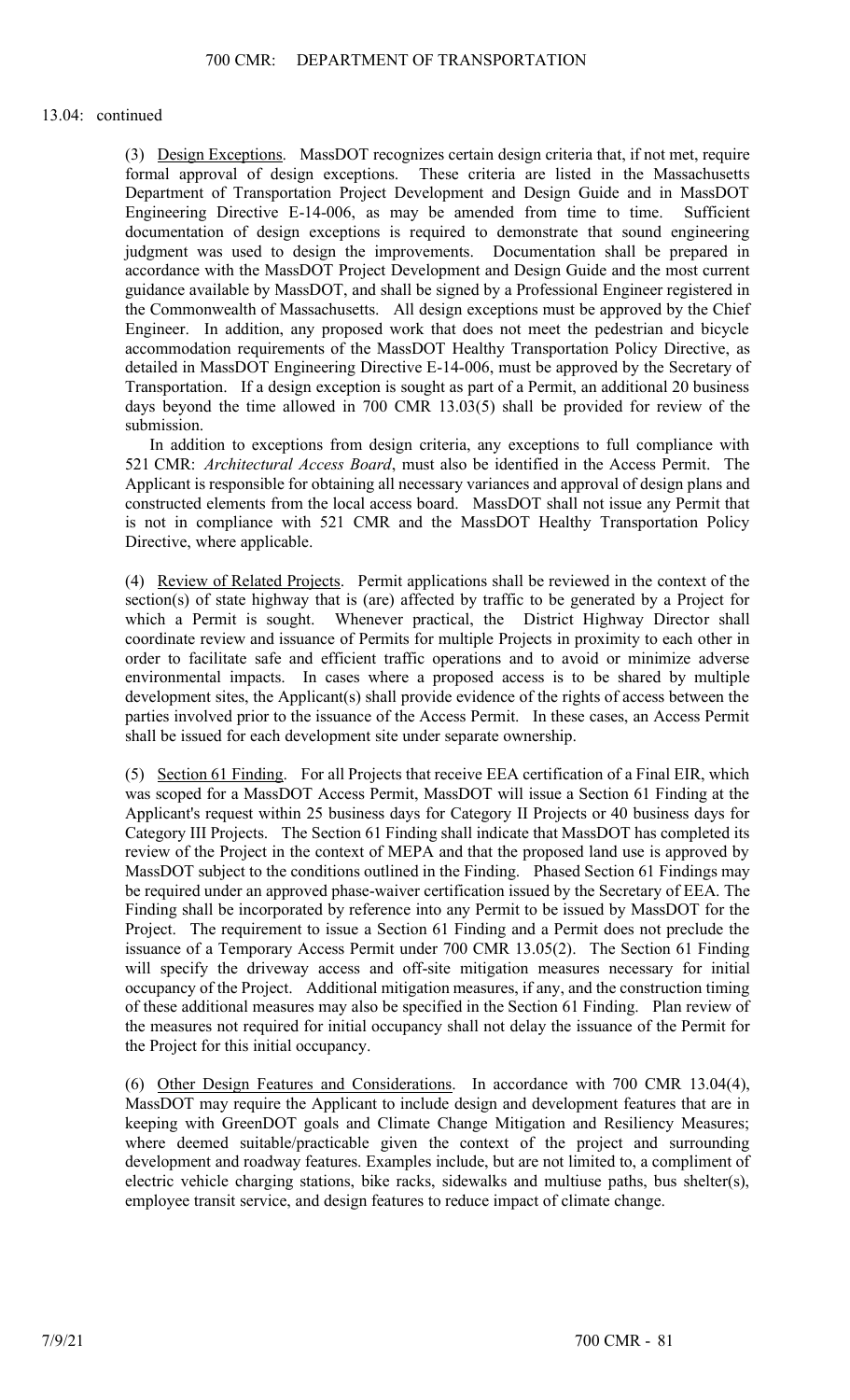### 13.05: Access Permit Provisions

(1) Duration of Permits.

(a) Construction. Construction of the proposed Project, work, or activity within the State Highway Layout under the terms of a Permit must be completed within one year of the date of issue, unless otherwise stated in the Permit. The District Highway Director may extend the Permit by an additional one year up to a maximum of five years from the issuance of the original Permit, upon written request of the Applicant or Permittee, provided said request is filed prior to the expiration of the original Permit. Extension requests beyond an expiration date may require a new Permit application and associated fee. The decision to extend or issue a new Permit will be based, in part, on the lapse of time, project location, subsequent changes in MassDOT-highway standards, specifications, policies, practices and regulations and will be at the sole discretion of the District Highway Director.

(b) Use. Permits upon issuance shall allow ingress to the property served and egress to the MassDOT property for an indefinite period, but a new Permit shall be required when:

1. More than one year has lapsed between the date of issuance of a Permit, and the start of construction or the use or facility, unless an extension has been granted pursuant to 700 CMR 13.05(1)(a);

2. Constructing, reconstructing, maintaining, replacing, relocating, repairing, improving or expanding an existing facility on the property served, which results in a Substantial Increase in or Impact on Traffic, or drainage (*e.g*., parking lot expansion), on the State Highway Layout or other MassDOT property;

3. Constructing a new access or modifying an existing permitted access;

4. A Drainage Tie-in discharge to MassDOT's system is deemed by the District Highway Director to cause or contribute to the impairment of a receiving water body; or

5. When a Permit would otherwise be required based on 700 CMR 13.00.

6. Noncompliance with the Section 61 Findings requirement, including the Transportation Demand Management measures and the project Transportation Monitoring Program.

7. A new access permit application and fee will be required if the applicant has not acted in good faith or otherwise demonstrated progress through the design process within two years of the original application submission.

(2) Temporary Access for Site Construction and Related Activities. Upon receipt of an application, the District Highway Director may grant an Access Permit for temporary site access for the purpose of performing site construction, land surveying, land clearing, Project preparation, and related activities. The Access Permits shall specify an expiration date, which shall not exceed one year from the date of issuance. Temporary access shall not allow building occupancy or use of the driveway(s) by the public. Temporary access may be issued for construction and related activities that precede a Project that requires the filing with the Secretary of EEA under MEPA for a MassDOT Access Permit, provided the site access, construction, or use in and of itself does not exceed any MEPA thresholds. The issuance of an Access Permit on a temporary basis shall in no way be construed as an indication that an Access Permit for a residential or commercial driveway for the site will be granted. Permits issued for temporary access will follow the same fee structure as permanent residential or commercial drives. Fees for permanent drives stemming from a Temporary drive will be waived, provided there are no design changes and they meet the provisions of 700 CMR 13.05(1)(b) and no more than one year has lapsed since the expiration of permit issued for temporary access.

(3) Construction Under a Permit. Construction under a Permit may commence upon 48 hours written notice (which may be delivered by facsimile or electronic mail) or logged telephone notice to the District Highway Director or his or her designee by the Permittee.

(4) Suspension or Revocation of Permit. When the District Highway Director determines that a violation of M.G.L. c. 81, § 21 or M.G.L. c. 85, § 2 has occurred, or that a Permit condition has not been complied with, the Permit may be suspended or revoked.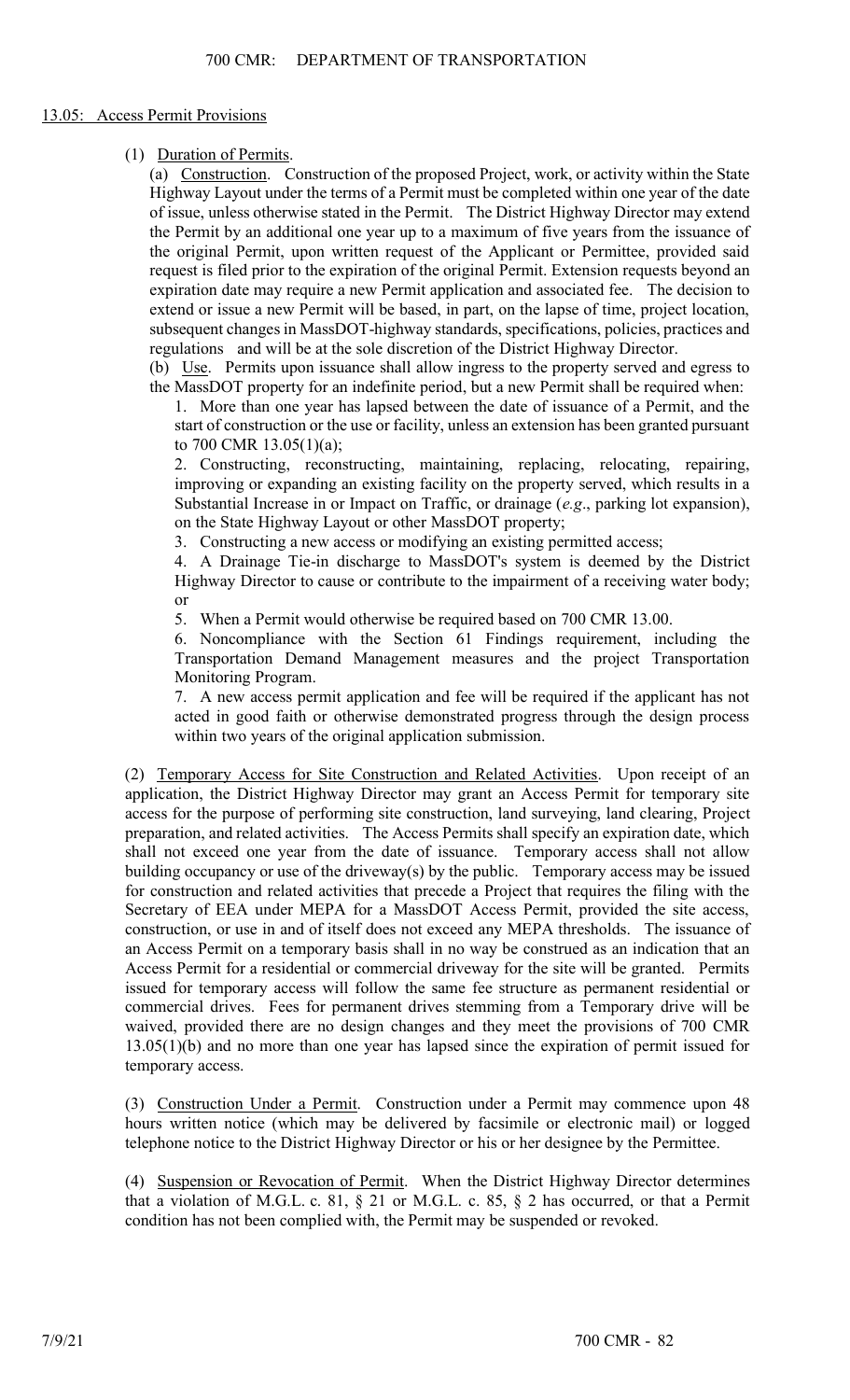(a) Suspension.

1. Emergency Suspension. The District Highway Director, in their sole discretion, may immediately suspend any work performed under a Permit in the event of an emergency or unsafe condition. In the case of an emergency condition or imminently unsafe travel conditions within the State Highway Layout that is due to noncompliance with conditions of a Permit, the District Highway Director or his or her designee may issue a verbal emergency suspension of a Permit to a Permittee. Upon issuance of this verbal suspension, the Permittee shall stop the subject work immediately. If the condition is not rectified within 24 hours, the District Highway Director will notify the Permittee, in writing by hand delivery or by certified mail, an emergency order immediately suspending the Permit and outlining the reason(s) for the suspension and the steps that shall be taken by the Permittee in order to allow said suspension to be lifted.

2. Standard Suspension. The District Highway Director will notify the Permittee in writing by certified mail a minimum of 24 hours in advance of the effective suspension of the Permit outlining the reason(s) for the suspension and the steps that shall be taken by the Permittee in order to avoid or lift said suspension.

(b) Revocation. The District Highway Director will notify the Permittee in writing by certified mail of the intent to revoke a Permit outlining the reason(s) for such intended revocation, the steps that shall be taken by the Permittee to avoid such revocation, and establishing a date, time, and place for a hearing, prior to revocation, as provided by M.G.L. c. 30A, § 13. Prior to establishing a revocation hearing, the District Highway Director shall notify the Chief Engineer and send a copy to the General Counsel's Office.

(5) Enforcement. MassDOT may issue written orders to enforce the provisions of M.G.L. c. 81,  $\S 21$ , or the provisions of any Permit, order, or approval issued under M.G.L. c. 81,  $\S 21$ . Any Person who violates any provision of 700 CMR 13.00 shall be punished in accordance with M.G.L. c. 81, § 21.

(6) Performance Bonds and Insurance. The District Highway Director may require a performance bond to be posted by the Applicant for the estimated cost of the construction within the State Highway Layout and possible damages. The limits of said bond shall be in accordance with M.G.L. c. 81, § 21. The performance bond shall be posted by the Applicant prior to the issuance of the Permit. The District Highway Director may also require the Permittee to purchase insurance. The type and limits of said insurance shall be determined by the District Highway Director.

(7) Administrative Appeals. An Applicant who is aggrieved by the issuance, denial, modification, suspension, or revocation of a Vehicular Access Permit may appeal in writing to the Chief Engineer. Upon consultation with the Permit Applicant and appropriate MassDOT personnel, and after a hearing under the provisions of M.G.L. c. 30A, § 13, if required, the Chief Engineer may uphold, modify, or overturn the action or decision of the District Highway Director.

(8) Issuance of a License or Easement. If MassDOT determines that the proposed entry or use is intended for sustained types of uses or occupancy, MassDOT may grant a License or easement in *lieu* of or in addition to issuance of a Permit. The Director of the Office of Real Estate and Asset Development shall be responsible for issuance of Licenses and easements. The License or easement shall limit the entry upon and use of the designated property to those purposes specified in the License or easement and shall include any other requirements that MassDOT in its sole discretion deems necessary to protect the interests of MassDOT.

(9) Filming and Photography Permits. If the Permit application indicates that the proposed entry or use is to accommodate a professional production and/or film organization's request to film, videotape or photograph for commercial purposes, MassDOT may issue a Filming and Photography Permit.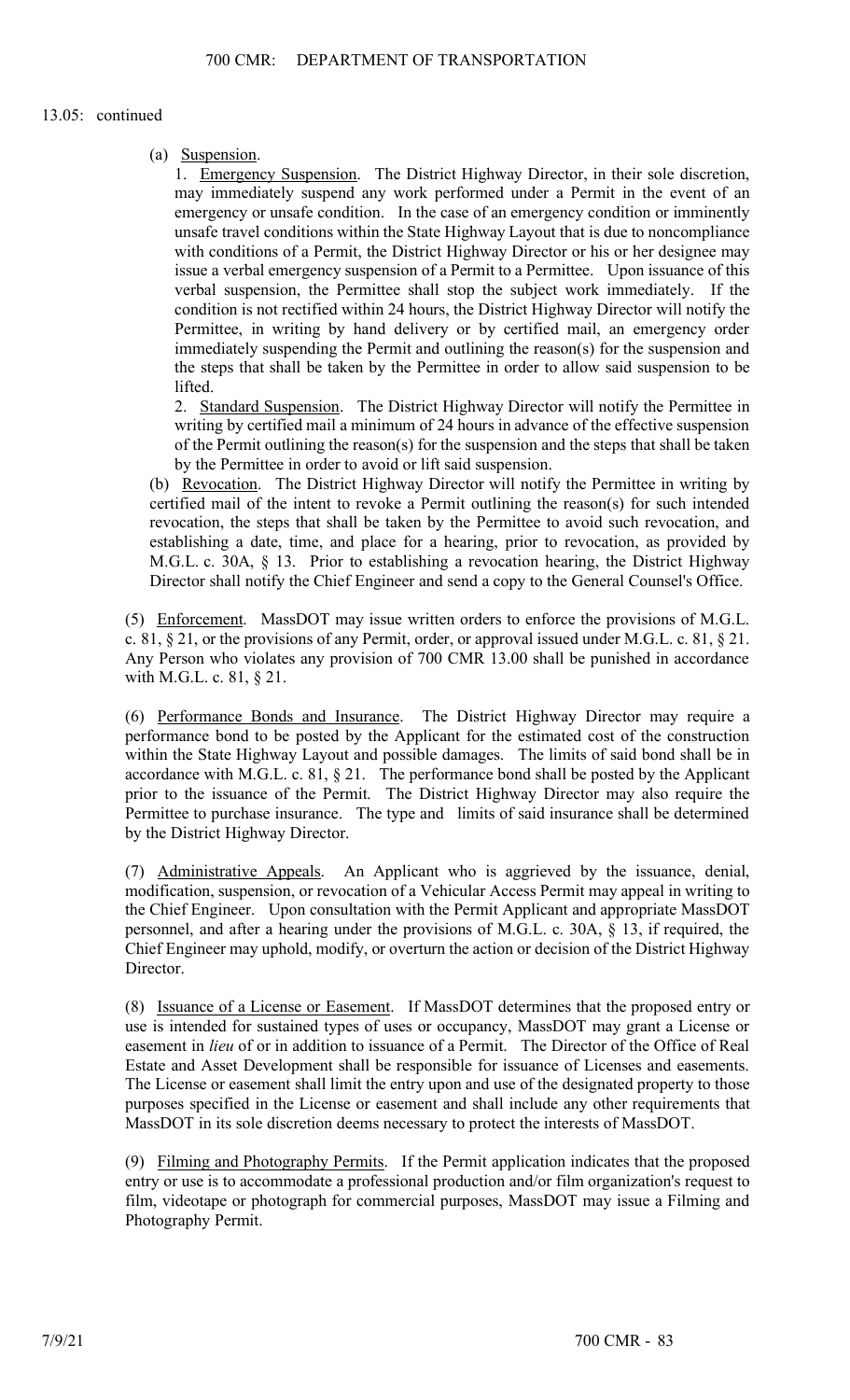(1) Fees and Costs. MassDOT may charge fees to cover costs typically incurred in processing, reviewing and accommodating requests to enter upon or use MassDOT property:

(a) Application Fee. An Applicant shall pay the fee as indicated on the Permit application.

(b) Maintenance and Equipment Fee. MassDOT may charge a fee based on the actual cost of maintenance and equipment costs incurred to review the application or provide oversight and site inspection during the post-issue and sign-off process.

(c) Engineering Costs. MassDOT may charge a fee based on the actual costs of the technical and engineering review of detailed drawings and specifications.

(d) State Police Details. The Applicant or their designee shall be responsible for the costs and fees associated with required State Police details and shall be responsible for the ordering of such police details.

(e) Event and Filming and Photography Fees. MassDOT may charge fees to cover the actual costs incurred in addition to those covered by other applicable fees to accommodate requests for events and requests to film, videotape or photograph on MassDOT property.

(f) BMP inspection Fee. MassDOT may charge a fee to cover the costs for the inspection of stormwater BMPs upstream of a Drainage Tie-in.

(g) Tree Removal/Trimming Mitigation. Where an applicant proposes to perform tree trimming or removal for an approved purpose, MassDOT may require the applicant to reimburse the Agency for the value of the vegetation removed.

(h) MassDOT will consider requests for expedited reviews when they have the capacity to accommodate such requests, and in accommodating such requests, existing applications are not unduly delayed at the expense of fulfilling the request. MassDOT may impose additional fees when an applicant requests an expedited review. The assessed fee will be commensurate with the original permit fee and the design stage being expedited  $-25\%$ Review (20% of original fee), 75/100% (15% of original fee), PS&E (15% of original fee). Expedited reviews will be completed in half the time provided under 700 CMR 13.03. The fee will be assessed upon MassDOT's completion of the review within the given time period. Advancement or issuance of the permit will not commence until payment has been submitted by the applicant.

(i) Other Fees and Costs. For unique requests or exceptional uses of MassDOT property, MassDOT may charge specialized fees and costs in addition to, or in *lieu* of, any or all of the above items based on specific circumstances or to recoup the anticipated costs to be incurred by MassDOT.

(2) In accordance with M.G.L. c. 21, §17C, no charges or fees shall be imposed by MassDOT for Recreational Use Permits as defined in 700 CMR 7.13(1)(c).

(3) Requests for discounts or waiver of fees and costs may be considered and reviewed by MassDOT for; nonprofit organizations, community groups, municipalities, students, or others similar entities deemed eligible, based on demonstrated need.

(4) Applicable fees and costs shall be estimated by MassDOT and paid by the Applicant prior to issuance of a Permit. Nonpayment of applicable fees and costs will be considered a basis for denial of the request.

(5) If an applicant requests an amendment to an issued permit and additional scope is proposed, the District may determine that a new application is required with a new assessed fee. The District may also determine that an amendment can be issued but an additional fee will be assessed based on the additional work requested. This would be a case where the original fee was based on the size of development, or length of trench, number of utility poles, as examples.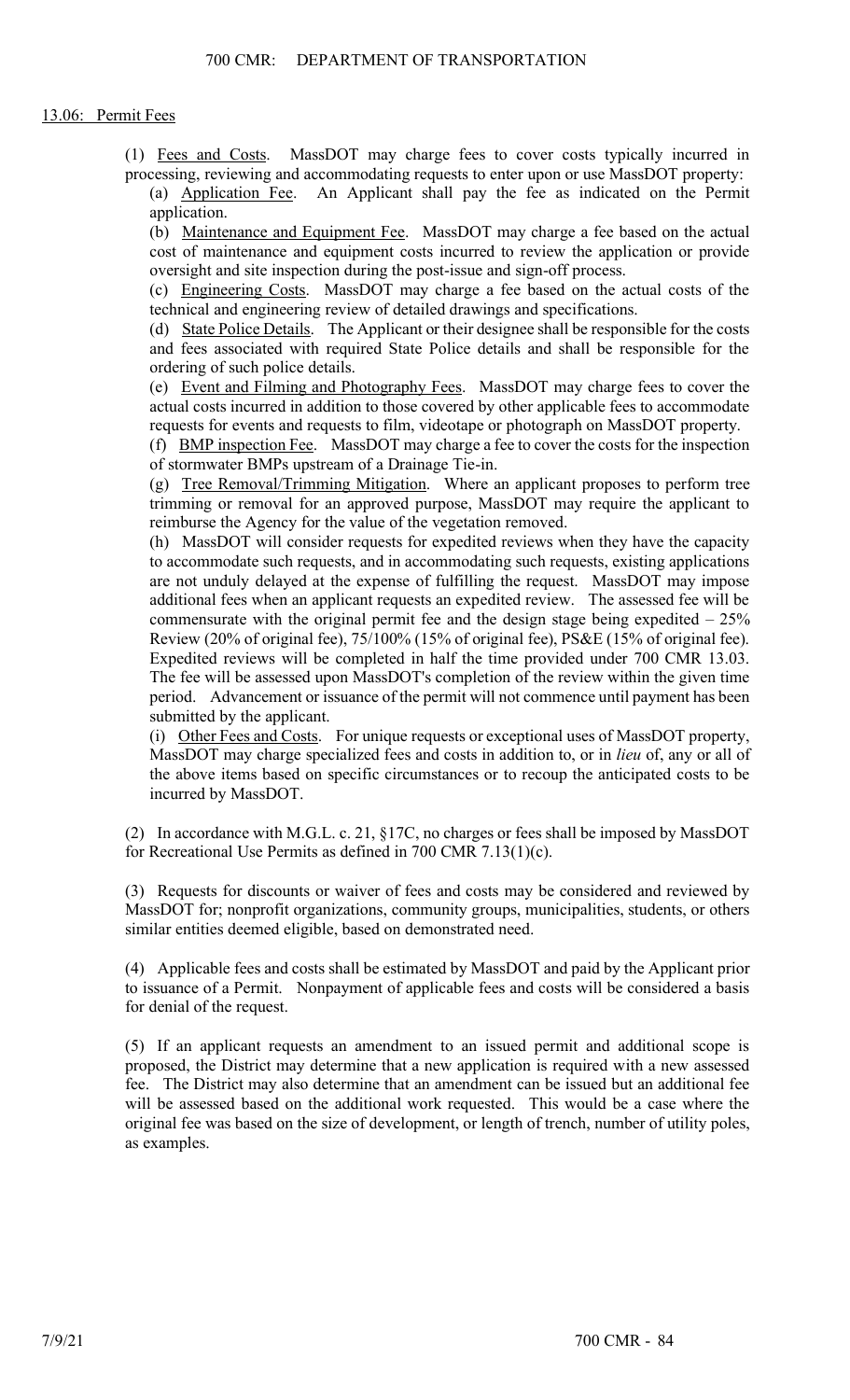(6) All fees and costs referenced in 700 CMR 13.06 are subject to change.

| <b>Application Fees</b>                                                                                                                                                                                                                                                                                          |                                                      |  |
|------------------------------------------------------------------------------------------------------------------------------------------------------------------------------------------------------------------------------------------------------------------------------------------------------------------|------------------------------------------------------|--|
| <b>Permit Amendments:</b>                                                                                                                                                                                                                                                                                        | \$200.00                                             |  |
| Permit Extensions:<br>If requested prior to permit expiration<br>If requested after permit expiration                                                                                                                                                                                                            | \$75.00<br>\$150.00                                  |  |
| <b>Accident Recovery Permits:</b>                                                                                                                                                                                                                                                                                | \$150.00                                             |  |
| Borings, Monitoring Wells, Exploratory Pits:<br>If all contained with the soft shoulder<br>If any portion within paved surfaces                                                                                                                                                                                  | \$375.00<br>\$500.00                                 |  |
| <b>Building Moves-oversized Loads:</b><br>Moves requiring MassDOT oversight may require a separate cost-recovery process.                                                                                                                                                                                        | \$200.00                                             |  |
| Drainage Tie-ins:<br>Includes direct system connections and sheet flow entering the State Highway Layout.                                                                                                                                                                                                        | \$1,500.00                                           |  |
| Residential Drives/Curb-cuts (per unit):                                                                                                                                                                                                                                                                         | \$75.00                                              |  |
| Commercial Drives-Curb Cuts (Includes Indirect Access Permits):<br>Building square footage less than 50,000 s.f.<br>Buildings greater than 50,000 s.f.                                                                                                                                                           | \$750.00                                             |  |
|                                                                                                                                                                                                                                                                                                                  | \$750.00<br>\$0.020/s.f.<br>$+$<br>above 50,000 s.f. |  |
| Fuel Spills/Hazardous Releases:<br>This fee applies to the permit issued to perform clean-up activities and site<br>remediation for a specific incident.<br>A separate permit and fee is required for annual "blanket" Emergency Access.                                                                         | \$750.00                                             |  |
| Landscape Activities/Tree Trimming/Removal:<br>Any work performed under this category may require mitigation for vegetation<br>loss, value set by a MassDOT Landscape Architect.                                                                                                                                 | \$750.00                                             |  |
| Annual Emergency Response and Limited General Maintenance Permit (Non-Municipal)                                                                                                                                                                                                                                 | \$1,000.00                                           |  |
| <b>Miscellaneous Access Permits:</b><br>This category includes unique, benign, requests for highway access not fitting<br>other categories such as murals, small unmanned aircraft (Drone), filming activities,<br>photography, etc. Provisions under 700 CMR 13.06(1) and 700 CMR 13.06(3) may<br>be exercised. | \$500.00                                             |  |

\* Note that mix-use drives/streets fees will be assessed by the number of proposed residential units plus the square footage of commercial development.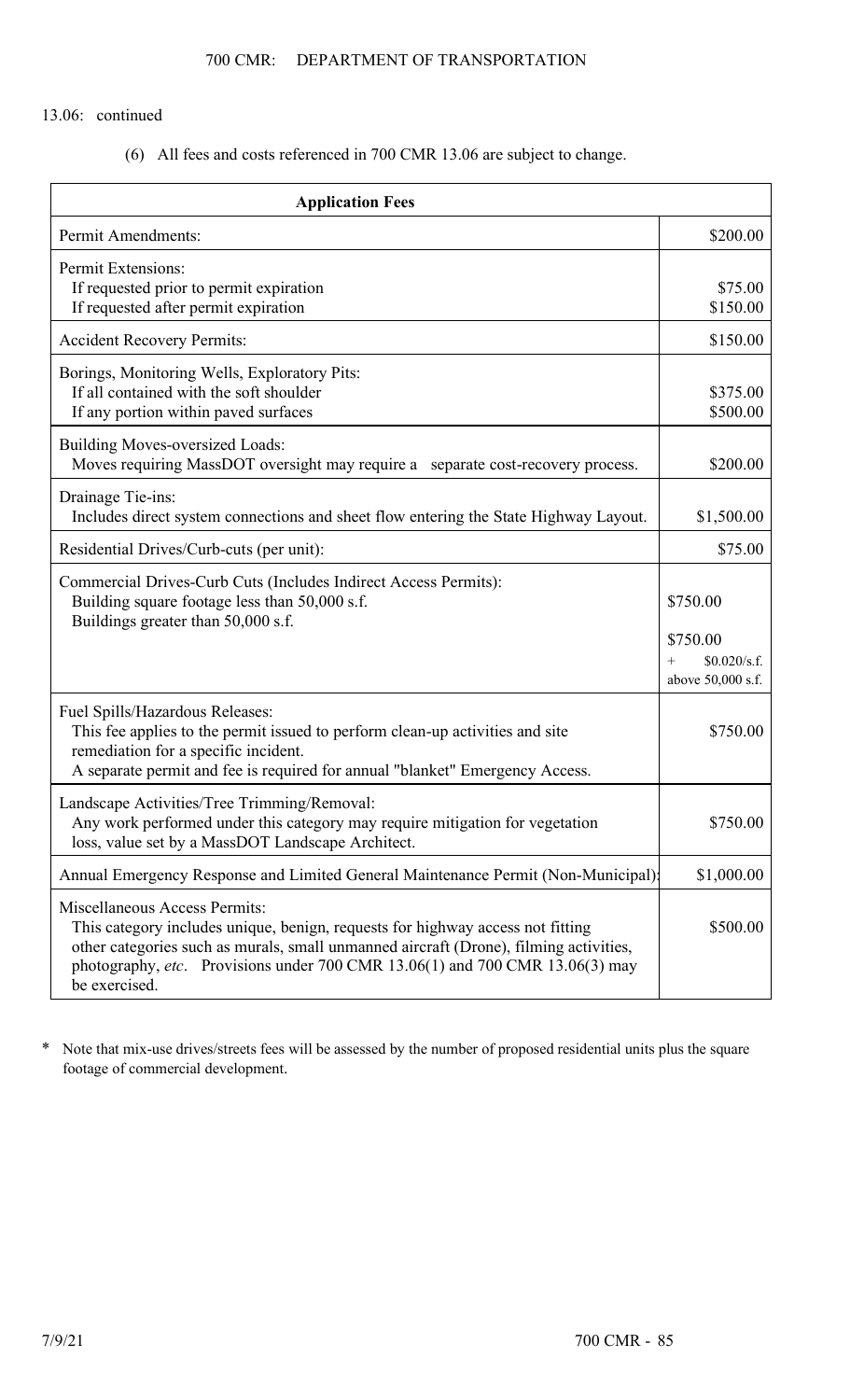| <b>Application Fees</b>                                                                                                                                                                                                                                                                                                                                                                                                                                                                                                                      |                                                                                                                                                               |
|----------------------------------------------------------------------------------------------------------------------------------------------------------------------------------------------------------------------------------------------------------------------------------------------------------------------------------------------------------------------------------------------------------------------------------------------------------------------------------------------------------------------------------------------|---------------------------------------------------------------------------------------------------------------------------------------------------------------|
| Small Wireless Facilities and New Small Cell Structure Licensing:<br>(1) Nonrefundable Application Fees.<br>(a) License Application seeking to install five or fewer Small Wireless Facilities<br>(b) License Application seeking to install more than five Small Wireless<br>Facilities<br>(c) License Application seeking to install a new Structure<br><b>Annual Fees.</b><br>(2)<br>Small Wireless Facility on MassDOT-owned Structures<br>(a)<br>Small Wireless Facility on Structures owned by a third-party or the<br>(b)<br>Licensee | \$500.00<br>\$500.00, plus<br>\$100.00 for each<br>additional<br>Small<br>Cell<br>\$1000.00<br>per<br>structure<br>\$270.00<br>annually<br>\$100.00 per annum |
| Staging of Equipment:<br>Staging of equipment or access to highway for non-MassDOT Construction/.<br>Maintenance projects may require a separate lease Agreement with OREAD                                                                                                                                                                                                                                                                                                                                                                  | \$750.00                                                                                                                                                      |
| Survey Activities:<br>Not in connection with MassDOT design or maintenance activities.                                                                                                                                                                                                                                                                                                                                                                                                                                                       | \$250/site                                                                                                                                                    |
| <b>Traffic Control Devices:</b><br>This allows for the placement of traffic control devices on MassDOT roadways that<br>are not in conjunction with a permit or MassDOT contracted work.                                                                                                                                                                                                                                                                                                                                                     | \$375.00                                                                                                                                                      |
| Utility: Service Connections:<br>Residential<br>Commercial                                                                                                                                                                                                                                                                                                                                                                                                                                                                                   | \$175.00<br>\$375.00                                                                                                                                          |
| Utility: Improvements/Upgrades to Underground Facilities:<br>Projects under 2000 feet in length<br>Projects over 2000 feet<br>Certain underground projects may require a separate lease/easement agreement<br>with OREAD.                                                                                                                                                                                                                                                                                                                    | \$1,500.00<br>\$1,500<br>$+$ \$0.50/lf above<br>2000 feet                                                                                                     |
| Utility: Overhead Capital Improvements:<br>Complex overhead work and aerial crossings requiring MassDOT oversight<br>require a separate cost-recovery process.<br>may                                                                                                                                                                                                                                                                                                                                                                        | \$1,000.00                                                                                                                                                    |
| Utilities/Communication Equip. Attached to MassDOT Structures/Facilities other<br>than Small Wireless Facilities:<br>Certain applications may require a separate lease agreement with<br>MassDOT may seek cost recovery under provision 700 CMR 13.06(1).<br>OREAD.<br>For requests requiring unique or detailed reviews.                                                                                                                                                                                                                    | \$1,500.00                                                                                                                                                    |
| Utility Pole Installations/Replacements, other than poles installed by Small Wireless<br>Facility Permit holders solely to support Small Wireless Facilities:<br>Up to ten utility poles<br>In excess of ten poles                                                                                                                                                                                                                                                                                                                           | \$750.00<br>$$750.00 +$<br>\$50/pole                                                                                                                          |
| <b>Utility Other:</b><br>Work not defined in another fee category. Provisions under 700 CMR 13.06(1)<br>may be exercised.                                                                                                                                                                                                                                                                                                                                                                                                                    | \$500.00                                                                                                                                                      |
| Way-finding Signs for Events of significance:<br>This category covers static signs requested to display parking and travel                                                                                                                                                                                                                                                                                                                                                                                                                   | $$750 +$                                                                                                                                                      |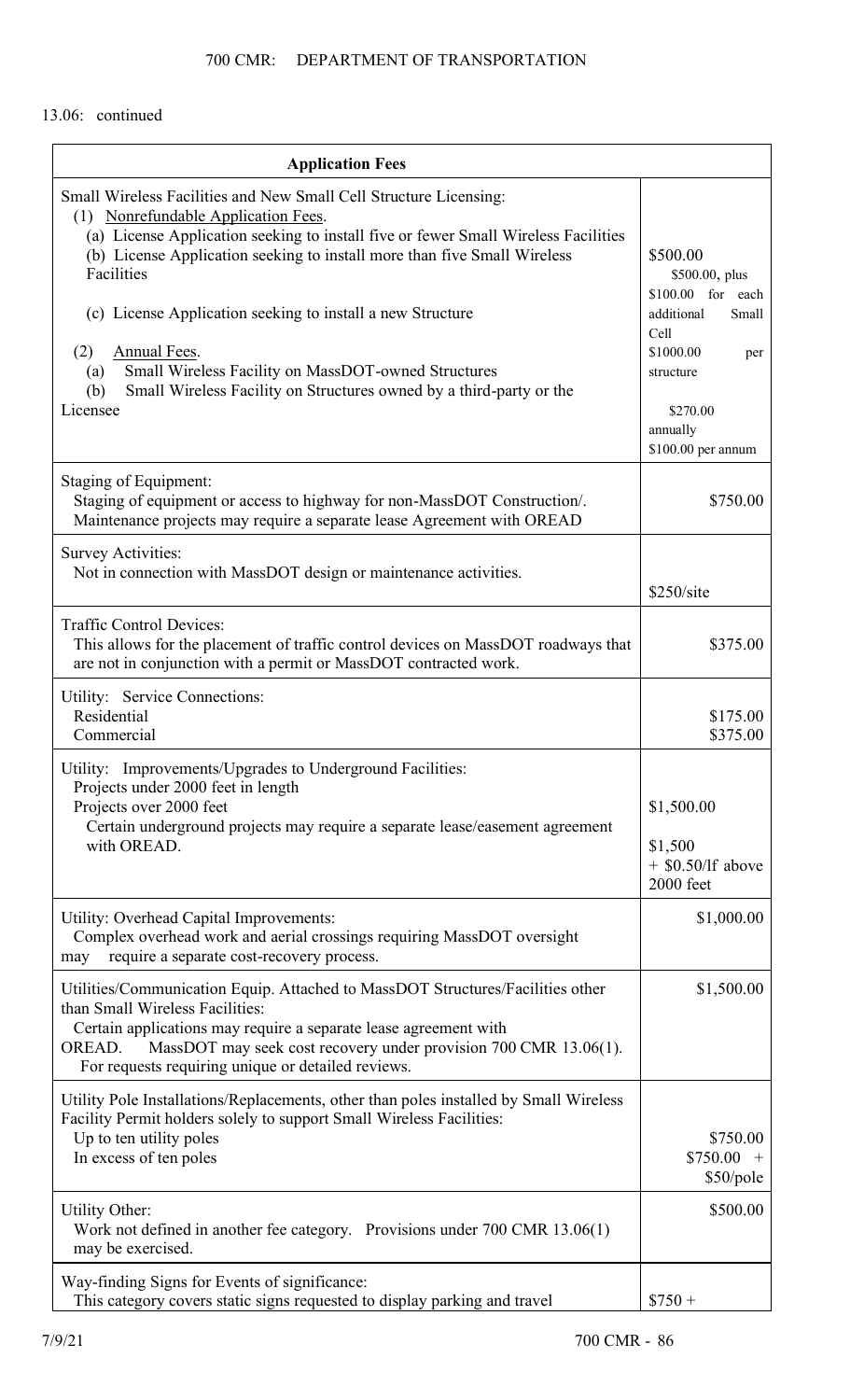# 700 CMR: DEPARTMENT OF TRANSPORTATION

| information to motorists about significant events.                                                                                                                            | \$0.25/s.f./day              |
|-------------------------------------------------------------------------------------------------------------------------------------------------------------------------------|------------------------------|
| Way-finding Signs for Annual Events with no significant changes from previous<br>year's submission. This category includes the installation of supplemental service<br>signs. | $\$375 +$<br>\$0.25/s.f./day |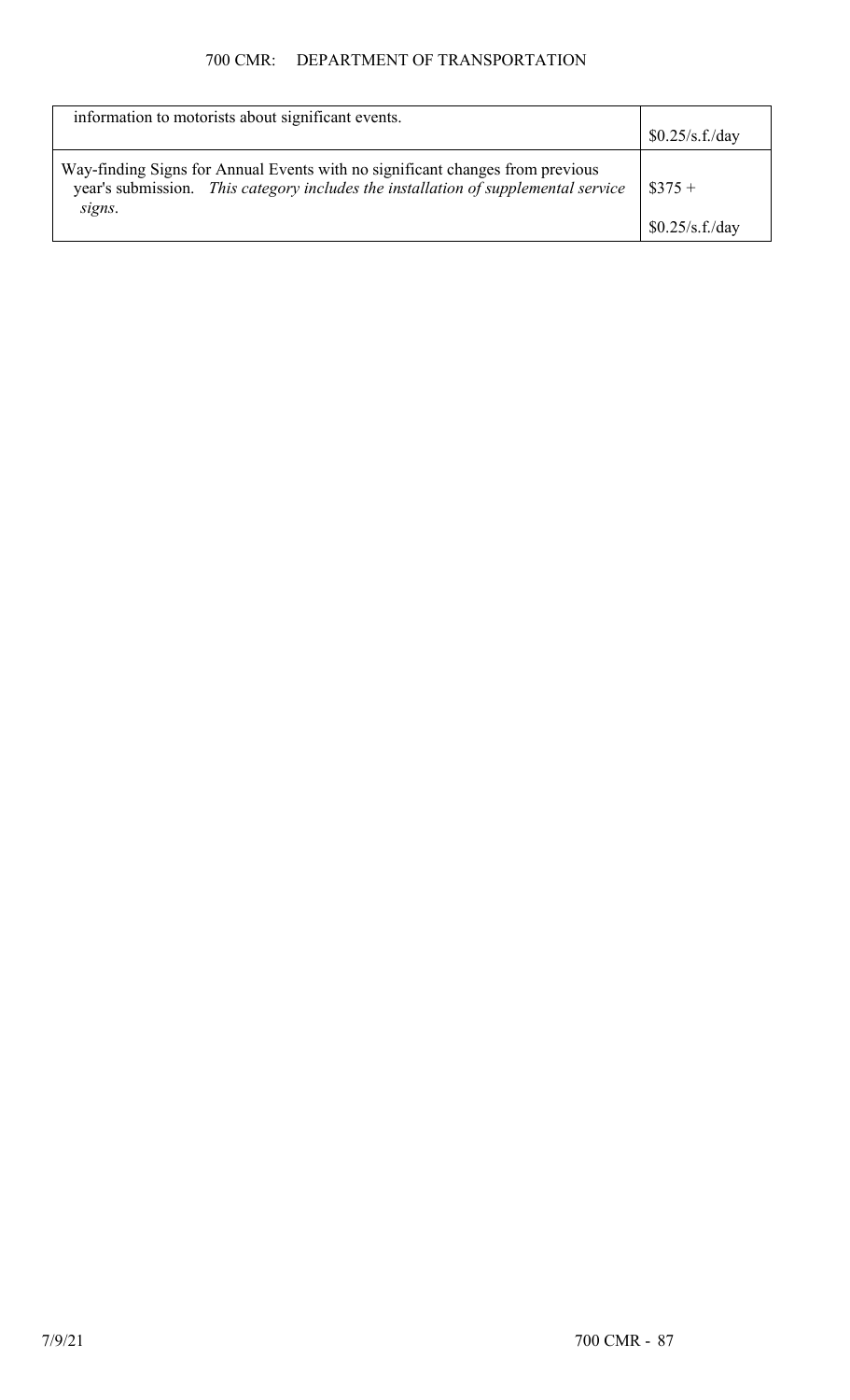## 13.07: Miscellaneous

(1) Transition. Any Permit application or submission as part of a Permit application shall be governed under the procedures in effect at the time of submission.

(2) Severability. The provisions of 700 CMR 13.00 shall be deemed severable. If any of its provisions shall be held to be invalid or unconstitutional by any court of competent jurisdiction, the remaining provisions shall continue in full force and effect.

# REGULATORY AUTHORITY

700 CMR 13.00: M.G.L. c. 6C, § 2.